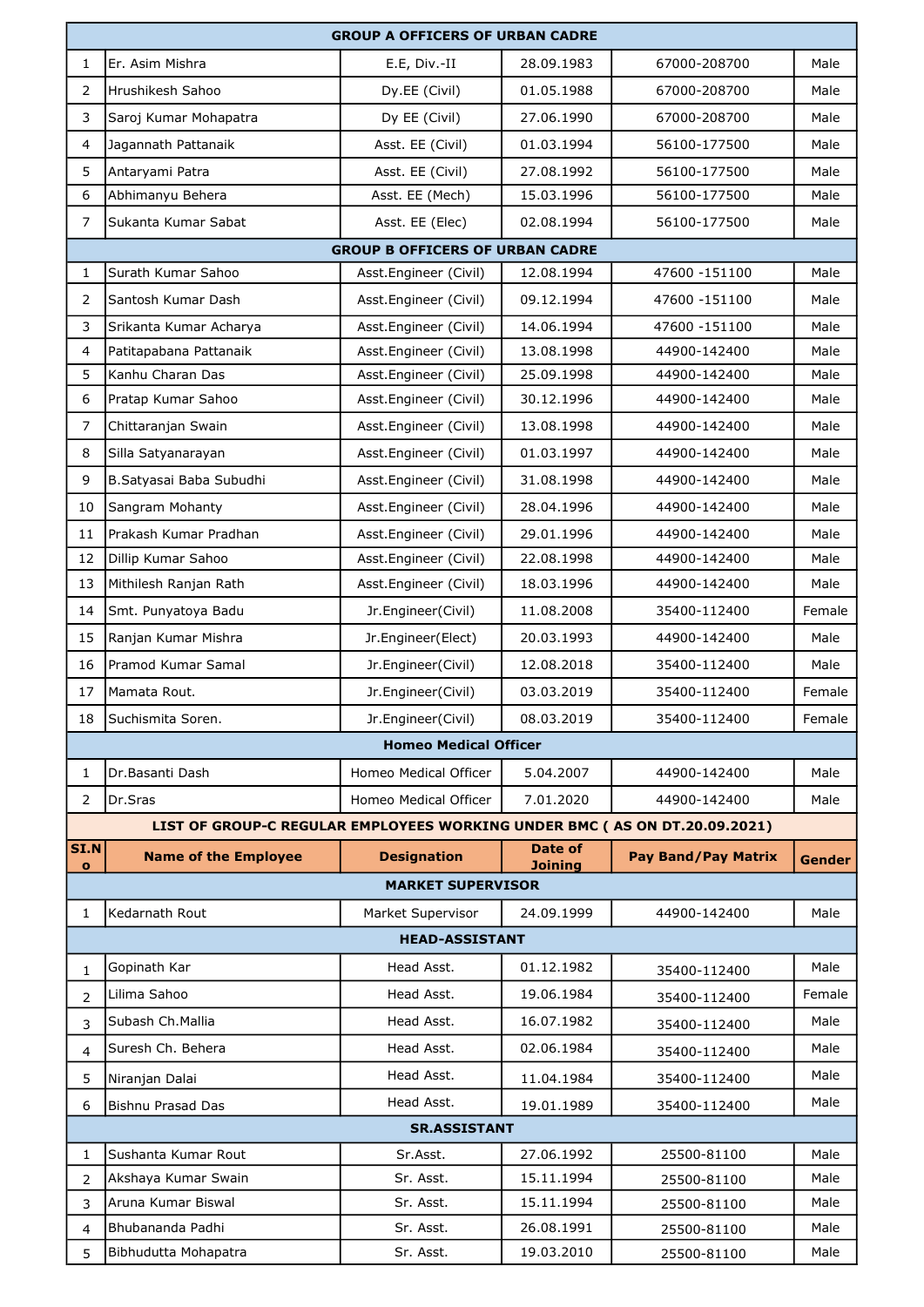| 6                | Bichitrananda Sutar    | Sr. Asst.              | 15.11.1994 | 25500-81100 | Male   |
|------------------|------------------------|------------------------|------------|-------------|--------|
| $\overline{7}$   | Biranchi Narayan Rout  | Sr.Asst.               | 16.11.1994 | 25500-81100 | Male   |
| 8                | Debasis Nayak          | Sr.Asst.               | 18.03.2010 | 25500-81100 | Male   |
| 9                | Jayanti Moharana       | Sr.Asst.               | 30.04.1986 | 25500-81100 | Female |
| 10               | Kedareswar Parida      | Sr.Asst.               | 19.05.1999 | 25500-81100 | Male   |
| 11               | Minakhi Satapathy      | Sr.Asst.               | 01.01.1997 | 25500-81100 | Female |
| 12               | Nilamadhab Biswal      | Sr.Asst.               | 12.10.1987 | 25500-81100 | Male   |
| 13               | Ranjan Ku. Behera      | Sr.Asst.               | 01.05.1995 | 25500-81100 | Male   |
| 14               | Ranjit Ku. Mangaraj    | Sr.Asst.               | 22.04.1998 | 25500-81100 | Male   |
| 15               | Santosh Kumar Mohanty  | Sr.Asst.               | 16.11.1994 | 25500-81100 | Male   |
| 16               | Santosh Kumar Routray  | Sr.Asst.               | 24.03.2000 | 25500-81100 | Male   |
| 17               | Sasmita Naik           | Sr.Asst.               | 25.05.2013 | 25500-81100 | Female |
| 18               | Smurti Rekha Behera    | Sr.Asst.               | 25.05.2013 | 25500-81100 | Female |
| 19               | Suchandra Kumar Nayak  | Sr.Asst.               | 15.11.1994 | 25500-81100 | Male   |
| 20               | Sudhansu Sekhar Majhi  | Sr.Asst.               | 05.04.2002 | 25500-81100 | Male   |
| 21               | Suvakanta Padhy        | Sr.Asst.               | 12.02.1999 | 25500-81100 | Male   |
|                  |                        | <b>JR.ASSISTANT</b>    |            |             |        |
| $\mathbf{1}$     | lAsim Ku. Pattnaik     | Jr.Asst.               | 01.05.1989 | 23600-74800 | Male   |
| $\overline{2}$   | Bikram Kumar Samantray | Jr.Asst.               | 15.11.1994 | 23600-74800 | Male   |
| 3                | Brundarani Mishra      | Jr.Asst.               | 30.09.1992 | 23600-74800 | Female |
| $\overline{4}$   | Khetramohan Das        | Jr.Asst.               | 16.08.1993 | 23600-74800 | Male   |
| 5                | Narayan Biswal         | Jr.Asst.               | 09.03.1992 | 23600-74800 | Male   |
| $\boldsymbol{6}$ | Sarat Kumar Panda      | Jr.Asst.               | 16.11.1994 | 23600-74800 | Male   |
| $\overline{7}$   | Akshya Kumar Nayak     | Jr. Asst.              | 28.09.2012 | 19900-63200 | Male   |
| 8                | Amiya Kumar Mohanty    | Jr.Asst.               | 01.10.1991 | 19900-63200 | Male   |
| 9                | Ashok Ku. Panda        | Jr.Asst.               | 18.02.2013 | 19900-63200 | Male   |
| 10               | Bhagaban Pradhan       | Jr.Asst.               | 14.08.2015 | 19900-63200 | Male   |
| 11               | Bijaya Ku Pradhan      | Jr.Asst.               | 14.08.2015 | 19900-63200 | Male   |
| 12               | Biswaranjan Nayak      | Jr.Asst.               | 17.03.2010 | 19900-63200 | Male   |
| 13               | Chinmaya Mohapatra     | Jr.Asst.               | 17.03.2010 | 19900-63200 | Male   |
| 14               | Dillip Ku. Tripathy    | Jr.Asst.               | 06.05.2013 | 19900-63200 | Male   |
| 15               | Jiten Ku Mohanty       | Jr.Asst.               | 14.08.2015 | 19900-63200 | Male   |
| 16               | Kaliprasad Pattnaik    | Jr.Asst.               | 14.08.2015 | 19900-63200 | Male   |
| 17               | Kapilendra Panda       | Jr.Asst.               | 18.02.2013 | 19900-63200 | Male   |
| 18               | lManas Kumar Mishra    | Jr.Asst.               | 23.12.2011 | 19900-63200 | Male   |
| 19               | Mrutunjaya Parida      | Jr.Asst.               | 14.08.2015 | 19900-63200 | Male   |
| 20               | Prasant Ku. Rath       | Jr. Asst.              | 10.04.2013 | 19900-63200 | Male   |
| 21               | Prasanta Ku. Mohanty   | Jr.Asst.               | 26.09.2012 | 19900-63200 | Male   |
| 22               | Ramesh Ch. Mallick     | Jr.Asst.               | 14.08.2015 | 19900-63200 | Male   |
| 23               | Sanjay Kumar Das       | Jr.Asst.               | 01.06.2010 | 19900-63200 | Male   |
| 24               | Santosh Praharaj       | Jr.Asst.               | 12.05.2010 | 19900-63200 | Male   |
| 25               | Sujata Sahoo           | Jr.Asst.               | 17.03.2010 | 19900-63200 | Female |
| 26               | Trinath Moharana       | Jr.Asst.               | 14.08.2015 | 19900-63200 | Male   |
|                  |                        | <b>FIELD INSPECTOR</b> |            |             |        |
| $\mathbf{1}$     | Pramod Ku. Muduli      | FI                     | 10.03.1992 | 23600-63200 | Male   |
|                  |                        | <b>WORKSARKAR</b>      |            |             |        |
| 1                | Brahmananda Das        | Work Sarkar            | 13.11.1990 | 23600-74800 | Male   |
| $\overline{2}$   | Chitaranjan Nayak      | Work Sarkar            | 01.09.1989 | 23600-74800 | Male   |
| 3                | Dayanidhi Das          | Work Sarkar            | 10.06.1998 | 21700-69100 | Male   |
| 4                | Ratnakar Das           | Work Sarkar            | 10.06.1998 | 21700-69100 | Male   |
|                  |                        | <b>AMIN</b>            |            |             |        |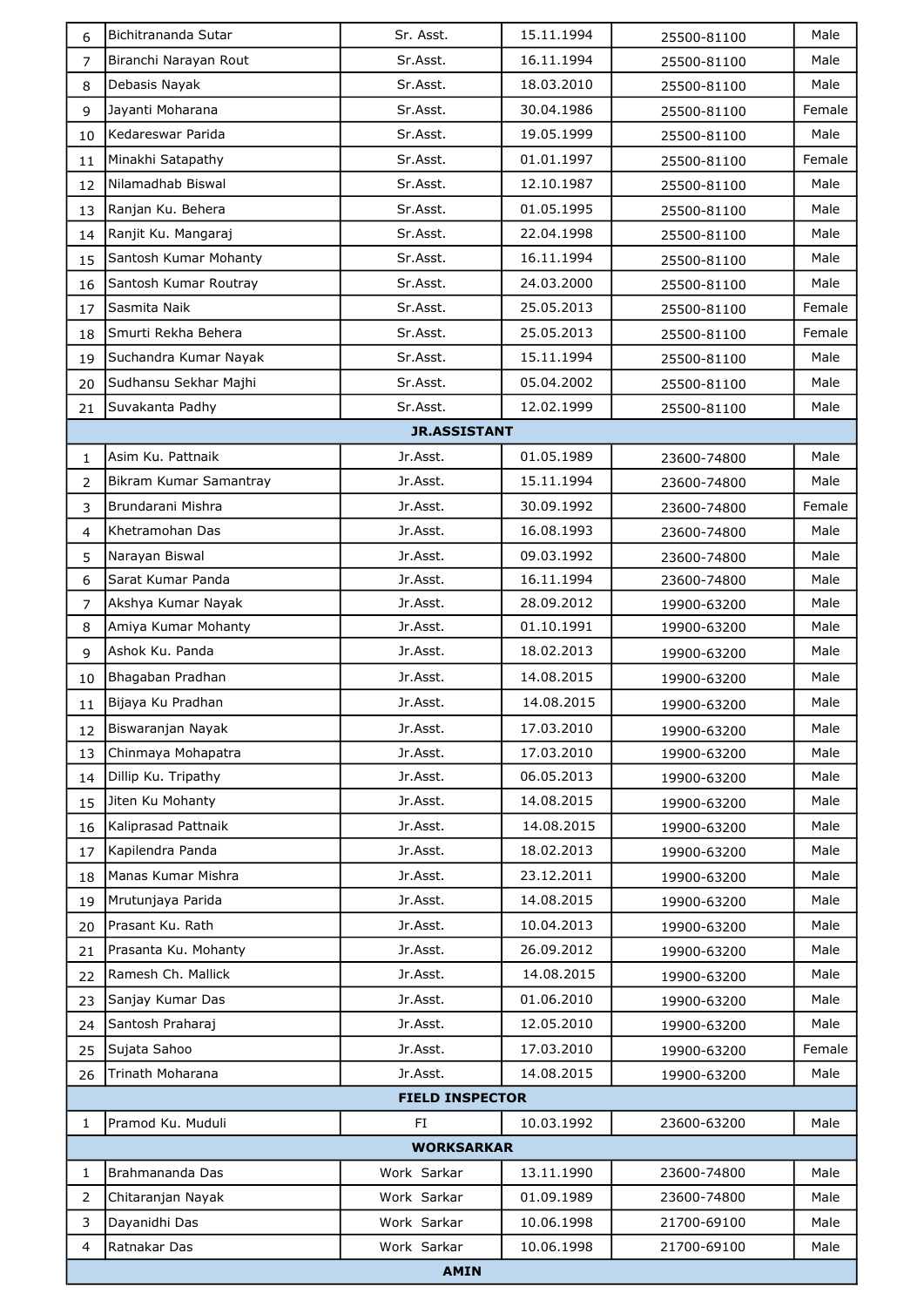| 1              | Rabindranath Pradhan    | Amin                   | 08.08.2013 | 19900-63200  | Male |
|----------------|-------------------------|------------------------|------------|--------------|------|
| $\overline{2}$ | Niranjan Bahinipati     | Amin                   | 08.08.2013 | 5200-20200   | Male |
|                |                         | <b>TREASURY SARKAR</b> |            |              |      |
| $\mathbf{1}$   | Debendra Kumar Sahoo    | Treasury Sarkar        | 08.08.2013 | 16600-52400  | Male |
|                |                         | <b>COACH</b>           |            |              |      |
| 1              | Prasanna Kumar Mahasuar | Coach                  | 26.02.1993 | 47600-151100 | Male |
|                |                         | <b>TAX-COLLECTOR</b>   |            |              |      |
| 1              | Ajaya Ku. Swain         | <b>Tax Collector</b>   | 24.04.2012 | 19900-63200  | Male |
| $\overline{2}$ | Amarendra Sahoo         | <b>Tax Collector</b>   | 01.05.1998 | 19900-63200  | Male |
| 3              | Amarkanta Pradhan       | <b>Tax Collector</b>   | 17.11.1994 | 19900-63200  | Male |
| 4              | Amiya Ku. Swain         | <b>Tax Collector</b>   | 14.11.1994 | 19900-63200  | Male |
| 5              | Arun Ku. Sahoo          | <b>Tax Collector</b>   | 15.11.1994 | 19900-63200  | Male |
| 6              | Baishnaba Ch. Sahoo     | <b>Tax Collector</b>   | 20.09.2014 | 19900-63200  | Male |
| $\overline{7}$ | Bibekananda Mishra      | <b>Tax Collector</b>   | 21.11.1994 | 19900-63200  | Male |
| 8              | Bibhutibhusan Pradhan   | <b>Tax Collector</b>   | 01.05.1998 | 19900-63200  | Male |
| 9              | Bijaya Ku. Behera       | <b>Tax Collector</b>   | 15.11.1994 | 19900-63200  | Male |
| 10             | Binoda Ch. Mallik       | <b>Tax Collector</b>   | 16.11.1994 | 19900-63200  | Male |
| 11             | Brahananda Mohapatra    | <b>Tax Collector</b>   | 01.05.1998 | 19900-63200  | Male |
| 12             | Debiduta Mohanty        | <b>Tax Collector</b>   | 01.05.1998 | 19900-63200  | Male |
| 13             | Debiprasad Dash         | <b>Tax Collector</b>   | 15.05.1987 | 19900-63200  | Male |
| 14             | Deepak Kumar Nayak      | <b>Tax Collector</b>   | 14.11.1994 | 19900-63200  | Male |
| 15             | Hemanta Ku. Sahoo       | <b>Tax Collector</b>   | 01.05.1998 | 19900-63200  | Male |
| 16             | Indrajit Chand          | <b>Tax Collector</b>   | 01.05.1998 | 19900-63200  | Male |
| 17             | Jharia Sethy            | <b>Tax Collector</b>   | 01.05.1998 | 19900-63200  | Male |
| 18             | Jyotikanta Mohapatra    | <b>Tax Collector</b>   | 20.06.1984 | 19900-63200  | Male |
| 19             | Keshab Ch. Rout         | <b>Tax Collector</b>   | 01.05.1998 | 19900-63200  | Male |
| 20             | Krushna Ch. Sethy       | <b>Tax Collector</b>   | 01.05.1998 | 19900-63200  | Male |
| 21             | Lokanath Sahoo          | <b>Tax Collector</b>   | 16.11.1994 | 19900-63200  | Male |
| 22             | Manas Ku. Pradhan       | Tax Collector          | 24.04.2012 | 19900-63200  | Male |
| 23             | Narasingha Prasad Panda | <b>Tax Collector</b>   | 16.01.2003 | 19900-63200  | Male |
| 24             | Nrusingha Behera        | Tax Collector          | 01.05.1998 | 19900-63200  | Male |
| 25             | Nurul Hassan Khan       | <b>Tax Collector</b>   | 08.10.1990 | 19900-63200  | Male |
| 26             | Phalguni Pradhan        | Tax Collector          | 24.04.2012 | 19900-63200  | Male |
| 27             | Pitabash Dash           | Tax Collector          | 24.04.2012 | 19900-63200  | Male |
| 28             | Pradeep Ku. Dakua       | <b>Tax Collector</b>   | 17.07.2001 | 19900-63200  | Male |
| 29             | Pradeep Ku. Mallik      | Tax Collector          | 01.05.1998 | 19900-63200  | Male |
| 30             | Pradeep Ku. Mohanty     | <b>Tax Collector</b>   | 17.07.2001 | 19900-63200  | Male |
| 31             | Pradeep Kumar Sahoo     | <b>Tax Collector</b>   | 27.11.2014 | 19900-63200  | Male |
| 32             | Prafulla Ku.Swain       | <b>Tax Collector</b>   | 15.11.1994 | 19900-63200  | Male |
| 33             | Prakash Ch. Sahoo       | Tax Collector          | 14.11.1994 | 19900-63200  | Male |
| 34             | Prasanna Ku. Panda      | <b>Tax Collector</b>   | 17.03.1997 | 19900-63200  | Male |
| 35             | Prasant Ranjan Jethi    | Tax Collector          | 14.11.1994 | 19900-63200  | Male |
| 36             | Prasanta Ku. Acharya    | Tax Collector          | 01.05.1998 | 19900-63200  | Male |
| 37             | Pratap Kumar Samantaray | <b>Tax Collector</b>   | 01.05.1998 | 19900-63200  | Male |
| 38             | Prasanta Ku. Sethi      | Tax Collector          | 01.05.1998 | 19900-63200  | Male |
| 39             | Rabinarayan Mishra      | <b>Tax Collector</b>   | 15.11.1994 | 19900-63200  | Male |
| 40             | Rabindranath Sahoo      | Tax Collector          | 01.05.1998 | 19900-63200  | Male |
| 41             | Radhanath Mohanty       | <b>Tax Collector</b>   | 01.05.1998 | 19900-63200  | Male |
| 42             | Rama Ch. Dash           | <b>Tax Collector</b>   | 14.11.1994 | 19900-63200  | Male |
| 43             | Ramesh Ch. Naik         | <b>Tax Collector</b>   | 01.05.1998 | 19900-63200  | Male |
| 44             | Ranjan Ku. Nayak        | Tax Collector          | 15.11.1994 | 19900-63200  | Male |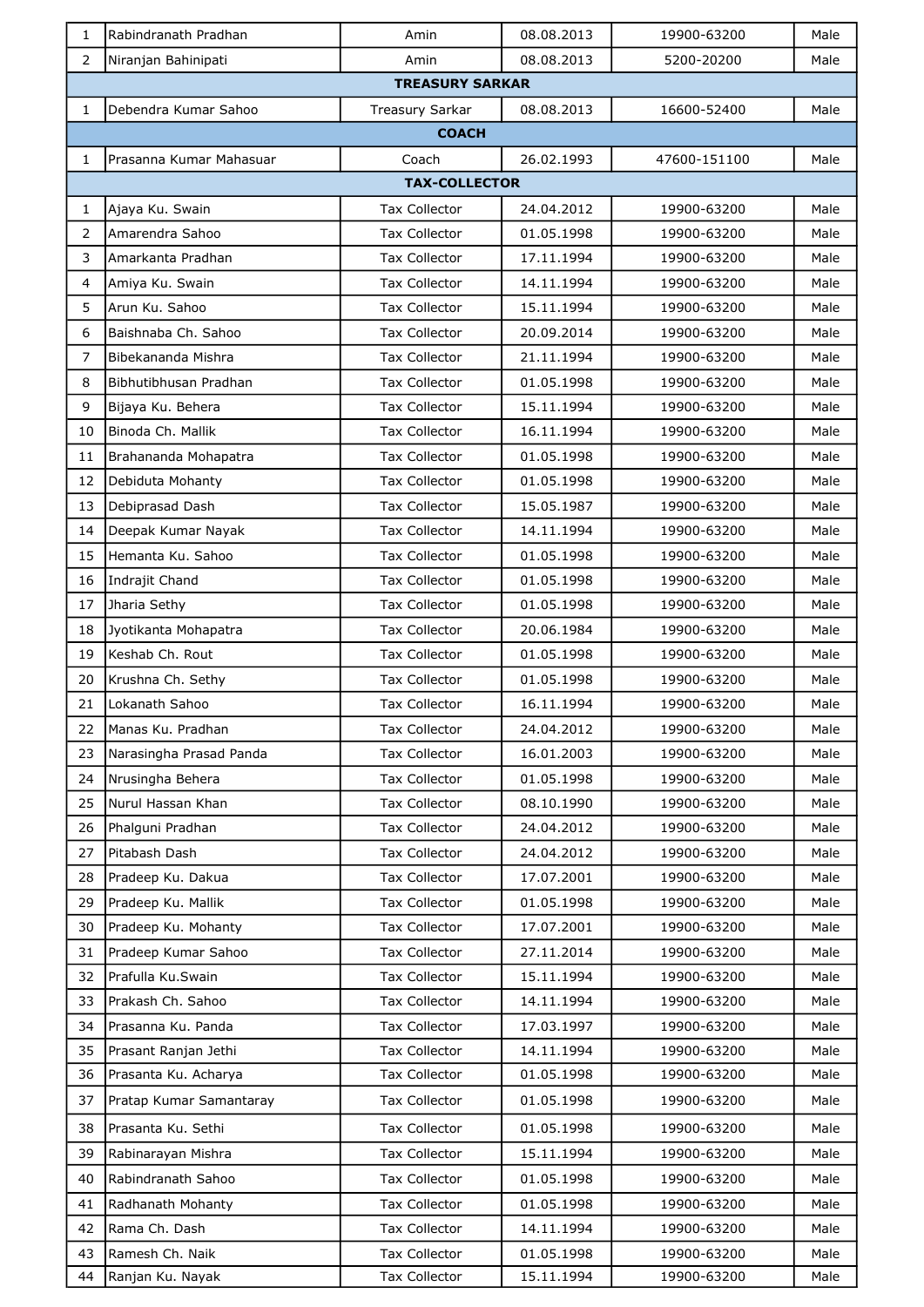| <b>Tax Collector</b><br>46<br>Satyabrata Mishra<br>04.01.1989<br>19900-63200<br>Male<br>47<br>Sk. Kausur Mohammad<br><b>Tax Collector</b><br>01.05.1998<br>19900-63200<br>Male<br>48<br>01.05.1998<br>Sk. Zainul Abedin<br><b>Tax Collector</b><br>19900-63200<br>Male<br>49<br><b>Tax Collector</b><br>12.01.1999<br>Srikanta Ku. Mohanty<br>19900-63200<br>Male<br>50<br>lSubash Ku. Jena<br><b>Tax Collector</b><br>24.04.2012<br>19900-63200<br>Male<br>51<br>Sujit Ku. Swain<br><b>Tax Collector</b><br>01.05.1998<br>19900-63200<br>Male<br><b>MISC.SARKAR</b><br>Ayodhya Nath Rout<br>Misc.Sarkar<br>10.06.1998<br>18000-56900<br>Male<br>$\mathbf{1}$<br>Basant Kumar Behera<br>2<br>Misc.Sarkar<br>10.06.1998<br>18000-56900<br>Male<br>3<br>Misc.Sarkar<br>10.06.1998<br>18000-56900<br>Braja Kishore Mohapatra<br>Male<br>$\overline{4}$<br>Dhanurdhar Sangrama Singh<br>Misc.Sarkar<br>08.08.2013<br>18000-56900<br>Male<br>5<br>Gouranga Ch. Behera<br>Misc.Sarkar<br>10.06.1998<br>18000-56900<br>Male<br>Mahendra Kumar Moharana<br>6<br>Misc.Sarkar<br>10.06.1998<br>18000-56900<br>Male<br>$\overline{7}$<br>Nagen Kumar Bhola<br>08.08.2013<br>Misc.Sarkar<br>18000-56900<br>Male<br>8<br>Nirmal Kumar Das<br>Misc.Sarkar<br>11.06.1998<br>18000-56900<br>Male<br>9<br>Pradeep Kumar Sahoo<br>10.06.1998<br>Misc.Sarkar<br>18000-56900<br>Male<br>10<br>Raj Kishore Mallia<br>08.08.2013<br>Misc.Sarkar<br>18000-56900<br>Male<br>Misc.Sarkar<br>08.08.2013<br>18000-56900<br>11<br>Sanjaya Kumar Biswal<br>Male<br>LIST OF GROUP-D REGULAR EMPLOYEES WORKING UNDER BMC (AS ON DT.20.09.2021)<br><b>DAPTARI</b><br>01.05.1995<br>$\mathbf{1}$<br>Bhabani Sankar Satapathy<br>17200-54600<br>Male<br>Daptary<br><b>PEON</b><br>08.08.2013<br>16600-52400<br>Ajaya Kumar Das<br>Peon<br>Male<br>$\mathbf{1}$<br>$\overline{2}$<br>Ananda Chandra Swain<br>Peon<br>10.08.1998<br>17200-54600<br>Male<br>3<br>Bhagaban Balabantray<br>10.06.1998<br>17200-54600<br>Peon<br>Male<br>$\overline{4}$<br>Bhimasen Mallia<br>08.08.2013<br>16600-52400<br>Peon<br>Male<br>5<br>Durga Sahani<br>30.09.1997<br>17200-54600<br>Female<br>Peon<br>6<br>Gunanidhi Pradhan<br>Peon<br>08.08.2013<br>16600-52400<br>Male<br>7<br>Female<br>Hemalata Jena<br>03.10.1988<br>17200-54600<br>Peon<br>8<br>08.08.2013<br>Kangali Ch. Mallik<br>Peon<br>16600-52400<br>Male<br>9<br>02.07.1990<br>Madhabananda Satapathy<br>Peon<br>17200-54600<br>Male<br>30.09.1997<br>Female<br>10<br>Manjulata Devi<br>Peon<br>17200-54600<br>Naba Kishsore Barik<br>08.08.2013<br>16600-52400<br>11<br>Peon<br>Male<br>Pravat Ku. Mallia<br>08.08.2013<br>12<br>Peon<br>16600-52400<br>Male<br>13<br>Rajendra Kumar Samantsinghar<br>01.06.1997<br>17200-54600<br>Male<br>Peon<br>Rohit Kumar Swain<br>08.08.2013<br>14<br>16600-52400<br>Male<br>Peon<br>15<br>Sachidananda Mallia<br>08.08.2013<br>Peon<br>16600-52400<br>Male<br>Sadananda Pradhan<br>08.08.2013<br>16<br>16600-52400<br>Male<br>Peon<br>17<br>Santosh Kumar Mallia<br>Peon<br>08.08.2013<br>16600-52400<br>Male<br>10.06.1998<br>18<br>Somanath Bhoi<br>Peon<br>4750-14680<br>Male |  |  |  |  |  |  |
|-----------------------------------------------------------------------------------------------------------------------------------------------------------------------------------------------------------------------------------------------------------------------------------------------------------------------------------------------------------------------------------------------------------------------------------------------------------------------------------------------------------------------------------------------------------------------------------------------------------------------------------------------------------------------------------------------------------------------------------------------------------------------------------------------------------------------------------------------------------------------------------------------------------------------------------------------------------------------------------------------------------------------------------------------------------------------------------------------------------------------------------------------------------------------------------------------------------------------------------------------------------------------------------------------------------------------------------------------------------------------------------------------------------------------------------------------------------------------------------------------------------------------------------------------------------------------------------------------------------------------------------------------------------------------------------------------------------------------------------------------------------------------------------------------------------------------------------------------------------------------------------------------------------------------------------------------------------------------------------------------------------------------------------------------------------------------------------------------------------------------------------------------------------------------------------------------------------------------------------------------------------------------------------------------------------------------------------------------------------------------------------------------------------------------------------------------------------------------------------------------------------------------------------------------------------------------------------------------------------------------------------------------------------------------------------------------------------------------------------------------------------------------------------------------------------------------------------------------------------------------------------------------------------------------------------------------------------------------------------------------------------------------------------------------------------------------------------------------------------------------------------------|--|--|--|--|--|--|
|                                                                                                                                                                                                                                                                                                                                                                                                                                                                                                                                                                                                                                                                                                                                                                                                                                                                                                                                                                                                                                                                                                                                                                                                                                                                                                                                                                                                                                                                                                                                                                                                                                                                                                                                                                                                                                                                                                                                                                                                                                                                                                                                                                                                                                                                                                                                                                                                                                                                                                                                                                                                                                                                                                                                                                                                                                                                                                                                                                                                                                                                                                                                         |  |  |  |  |  |  |
|                                                                                                                                                                                                                                                                                                                                                                                                                                                                                                                                                                                                                                                                                                                                                                                                                                                                                                                                                                                                                                                                                                                                                                                                                                                                                                                                                                                                                                                                                                                                                                                                                                                                                                                                                                                                                                                                                                                                                                                                                                                                                                                                                                                                                                                                                                                                                                                                                                                                                                                                                                                                                                                                                                                                                                                                                                                                                                                                                                                                                                                                                                                                         |  |  |  |  |  |  |
|                                                                                                                                                                                                                                                                                                                                                                                                                                                                                                                                                                                                                                                                                                                                                                                                                                                                                                                                                                                                                                                                                                                                                                                                                                                                                                                                                                                                                                                                                                                                                                                                                                                                                                                                                                                                                                                                                                                                                                                                                                                                                                                                                                                                                                                                                                                                                                                                                                                                                                                                                                                                                                                                                                                                                                                                                                                                                                                                                                                                                                                                                                                                         |  |  |  |  |  |  |
|                                                                                                                                                                                                                                                                                                                                                                                                                                                                                                                                                                                                                                                                                                                                                                                                                                                                                                                                                                                                                                                                                                                                                                                                                                                                                                                                                                                                                                                                                                                                                                                                                                                                                                                                                                                                                                                                                                                                                                                                                                                                                                                                                                                                                                                                                                                                                                                                                                                                                                                                                                                                                                                                                                                                                                                                                                                                                                                                                                                                                                                                                                                                         |  |  |  |  |  |  |
|                                                                                                                                                                                                                                                                                                                                                                                                                                                                                                                                                                                                                                                                                                                                                                                                                                                                                                                                                                                                                                                                                                                                                                                                                                                                                                                                                                                                                                                                                                                                                                                                                                                                                                                                                                                                                                                                                                                                                                                                                                                                                                                                                                                                                                                                                                                                                                                                                                                                                                                                                                                                                                                                                                                                                                                                                                                                                                                                                                                                                                                                                                                                         |  |  |  |  |  |  |
|                                                                                                                                                                                                                                                                                                                                                                                                                                                                                                                                                                                                                                                                                                                                                                                                                                                                                                                                                                                                                                                                                                                                                                                                                                                                                                                                                                                                                                                                                                                                                                                                                                                                                                                                                                                                                                                                                                                                                                                                                                                                                                                                                                                                                                                                                                                                                                                                                                                                                                                                                                                                                                                                                                                                                                                                                                                                                                                                                                                                                                                                                                                                         |  |  |  |  |  |  |
|                                                                                                                                                                                                                                                                                                                                                                                                                                                                                                                                                                                                                                                                                                                                                                                                                                                                                                                                                                                                                                                                                                                                                                                                                                                                                                                                                                                                                                                                                                                                                                                                                                                                                                                                                                                                                                                                                                                                                                                                                                                                                                                                                                                                                                                                                                                                                                                                                                                                                                                                                                                                                                                                                                                                                                                                                                                                                                                                                                                                                                                                                                                                         |  |  |  |  |  |  |
|                                                                                                                                                                                                                                                                                                                                                                                                                                                                                                                                                                                                                                                                                                                                                                                                                                                                                                                                                                                                                                                                                                                                                                                                                                                                                                                                                                                                                                                                                                                                                                                                                                                                                                                                                                                                                                                                                                                                                                                                                                                                                                                                                                                                                                                                                                                                                                                                                                                                                                                                                                                                                                                                                                                                                                                                                                                                                                                                                                                                                                                                                                                                         |  |  |  |  |  |  |
|                                                                                                                                                                                                                                                                                                                                                                                                                                                                                                                                                                                                                                                                                                                                                                                                                                                                                                                                                                                                                                                                                                                                                                                                                                                                                                                                                                                                                                                                                                                                                                                                                                                                                                                                                                                                                                                                                                                                                                                                                                                                                                                                                                                                                                                                                                                                                                                                                                                                                                                                                                                                                                                                                                                                                                                                                                                                                                                                                                                                                                                                                                                                         |  |  |  |  |  |  |
|                                                                                                                                                                                                                                                                                                                                                                                                                                                                                                                                                                                                                                                                                                                                                                                                                                                                                                                                                                                                                                                                                                                                                                                                                                                                                                                                                                                                                                                                                                                                                                                                                                                                                                                                                                                                                                                                                                                                                                                                                                                                                                                                                                                                                                                                                                                                                                                                                                                                                                                                                                                                                                                                                                                                                                                                                                                                                                                                                                                                                                                                                                                                         |  |  |  |  |  |  |
|                                                                                                                                                                                                                                                                                                                                                                                                                                                                                                                                                                                                                                                                                                                                                                                                                                                                                                                                                                                                                                                                                                                                                                                                                                                                                                                                                                                                                                                                                                                                                                                                                                                                                                                                                                                                                                                                                                                                                                                                                                                                                                                                                                                                                                                                                                                                                                                                                                                                                                                                                                                                                                                                                                                                                                                                                                                                                                                                                                                                                                                                                                                                         |  |  |  |  |  |  |
|                                                                                                                                                                                                                                                                                                                                                                                                                                                                                                                                                                                                                                                                                                                                                                                                                                                                                                                                                                                                                                                                                                                                                                                                                                                                                                                                                                                                                                                                                                                                                                                                                                                                                                                                                                                                                                                                                                                                                                                                                                                                                                                                                                                                                                                                                                                                                                                                                                                                                                                                                                                                                                                                                                                                                                                                                                                                                                                                                                                                                                                                                                                                         |  |  |  |  |  |  |
|                                                                                                                                                                                                                                                                                                                                                                                                                                                                                                                                                                                                                                                                                                                                                                                                                                                                                                                                                                                                                                                                                                                                                                                                                                                                                                                                                                                                                                                                                                                                                                                                                                                                                                                                                                                                                                                                                                                                                                                                                                                                                                                                                                                                                                                                                                                                                                                                                                                                                                                                                                                                                                                                                                                                                                                                                                                                                                                                                                                                                                                                                                                                         |  |  |  |  |  |  |
|                                                                                                                                                                                                                                                                                                                                                                                                                                                                                                                                                                                                                                                                                                                                                                                                                                                                                                                                                                                                                                                                                                                                                                                                                                                                                                                                                                                                                                                                                                                                                                                                                                                                                                                                                                                                                                                                                                                                                                                                                                                                                                                                                                                                                                                                                                                                                                                                                                                                                                                                                                                                                                                                                                                                                                                                                                                                                                                                                                                                                                                                                                                                         |  |  |  |  |  |  |
|                                                                                                                                                                                                                                                                                                                                                                                                                                                                                                                                                                                                                                                                                                                                                                                                                                                                                                                                                                                                                                                                                                                                                                                                                                                                                                                                                                                                                                                                                                                                                                                                                                                                                                                                                                                                                                                                                                                                                                                                                                                                                                                                                                                                                                                                                                                                                                                                                                                                                                                                                                                                                                                                                                                                                                                                                                                                                                                                                                                                                                                                                                                                         |  |  |  |  |  |  |
|                                                                                                                                                                                                                                                                                                                                                                                                                                                                                                                                                                                                                                                                                                                                                                                                                                                                                                                                                                                                                                                                                                                                                                                                                                                                                                                                                                                                                                                                                                                                                                                                                                                                                                                                                                                                                                                                                                                                                                                                                                                                                                                                                                                                                                                                                                                                                                                                                                                                                                                                                                                                                                                                                                                                                                                                                                                                                                                                                                                                                                                                                                                                         |  |  |  |  |  |  |
|                                                                                                                                                                                                                                                                                                                                                                                                                                                                                                                                                                                                                                                                                                                                                                                                                                                                                                                                                                                                                                                                                                                                                                                                                                                                                                                                                                                                                                                                                                                                                                                                                                                                                                                                                                                                                                                                                                                                                                                                                                                                                                                                                                                                                                                                                                                                                                                                                                                                                                                                                                                                                                                                                                                                                                                                                                                                                                                                                                                                                                                                                                                                         |  |  |  |  |  |  |
|                                                                                                                                                                                                                                                                                                                                                                                                                                                                                                                                                                                                                                                                                                                                                                                                                                                                                                                                                                                                                                                                                                                                                                                                                                                                                                                                                                                                                                                                                                                                                                                                                                                                                                                                                                                                                                                                                                                                                                                                                                                                                                                                                                                                                                                                                                                                                                                                                                                                                                                                                                                                                                                                                                                                                                                                                                                                                                                                                                                                                                                                                                                                         |  |  |  |  |  |  |
|                                                                                                                                                                                                                                                                                                                                                                                                                                                                                                                                                                                                                                                                                                                                                                                                                                                                                                                                                                                                                                                                                                                                                                                                                                                                                                                                                                                                                                                                                                                                                                                                                                                                                                                                                                                                                                                                                                                                                                                                                                                                                                                                                                                                                                                                                                                                                                                                                                                                                                                                                                                                                                                                                                                                                                                                                                                                                                                                                                                                                                                                                                                                         |  |  |  |  |  |  |
|                                                                                                                                                                                                                                                                                                                                                                                                                                                                                                                                                                                                                                                                                                                                                                                                                                                                                                                                                                                                                                                                                                                                                                                                                                                                                                                                                                                                                                                                                                                                                                                                                                                                                                                                                                                                                                                                                                                                                                                                                                                                                                                                                                                                                                                                                                                                                                                                                                                                                                                                                                                                                                                                                                                                                                                                                                                                                                                                                                                                                                                                                                                                         |  |  |  |  |  |  |
|                                                                                                                                                                                                                                                                                                                                                                                                                                                                                                                                                                                                                                                                                                                                                                                                                                                                                                                                                                                                                                                                                                                                                                                                                                                                                                                                                                                                                                                                                                                                                                                                                                                                                                                                                                                                                                                                                                                                                                                                                                                                                                                                                                                                                                                                                                                                                                                                                                                                                                                                                                                                                                                                                                                                                                                                                                                                                                                                                                                                                                                                                                                                         |  |  |  |  |  |  |
|                                                                                                                                                                                                                                                                                                                                                                                                                                                                                                                                                                                                                                                                                                                                                                                                                                                                                                                                                                                                                                                                                                                                                                                                                                                                                                                                                                                                                                                                                                                                                                                                                                                                                                                                                                                                                                                                                                                                                                                                                                                                                                                                                                                                                                                                                                                                                                                                                                                                                                                                                                                                                                                                                                                                                                                                                                                                                                                                                                                                                                                                                                                                         |  |  |  |  |  |  |
|                                                                                                                                                                                                                                                                                                                                                                                                                                                                                                                                                                                                                                                                                                                                                                                                                                                                                                                                                                                                                                                                                                                                                                                                                                                                                                                                                                                                                                                                                                                                                                                                                                                                                                                                                                                                                                                                                                                                                                                                                                                                                                                                                                                                                                                                                                                                                                                                                                                                                                                                                                                                                                                                                                                                                                                                                                                                                                                                                                                                                                                                                                                                         |  |  |  |  |  |  |
|                                                                                                                                                                                                                                                                                                                                                                                                                                                                                                                                                                                                                                                                                                                                                                                                                                                                                                                                                                                                                                                                                                                                                                                                                                                                                                                                                                                                                                                                                                                                                                                                                                                                                                                                                                                                                                                                                                                                                                                                                                                                                                                                                                                                                                                                                                                                                                                                                                                                                                                                                                                                                                                                                                                                                                                                                                                                                                                                                                                                                                                                                                                                         |  |  |  |  |  |  |
|                                                                                                                                                                                                                                                                                                                                                                                                                                                                                                                                                                                                                                                                                                                                                                                                                                                                                                                                                                                                                                                                                                                                                                                                                                                                                                                                                                                                                                                                                                                                                                                                                                                                                                                                                                                                                                                                                                                                                                                                                                                                                                                                                                                                                                                                                                                                                                                                                                                                                                                                                                                                                                                                                                                                                                                                                                                                                                                                                                                                                                                                                                                                         |  |  |  |  |  |  |
|                                                                                                                                                                                                                                                                                                                                                                                                                                                                                                                                                                                                                                                                                                                                                                                                                                                                                                                                                                                                                                                                                                                                                                                                                                                                                                                                                                                                                                                                                                                                                                                                                                                                                                                                                                                                                                                                                                                                                                                                                                                                                                                                                                                                                                                                                                                                                                                                                                                                                                                                                                                                                                                                                                                                                                                                                                                                                                                                                                                                                                                                                                                                         |  |  |  |  |  |  |
|                                                                                                                                                                                                                                                                                                                                                                                                                                                                                                                                                                                                                                                                                                                                                                                                                                                                                                                                                                                                                                                                                                                                                                                                                                                                                                                                                                                                                                                                                                                                                                                                                                                                                                                                                                                                                                                                                                                                                                                                                                                                                                                                                                                                                                                                                                                                                                                                                                                                                                                                                                                                                                                                                                                                                                                                                                                                                                                                                                                                                                                                                                                                         |  |  |  |  |  |  |
|                                                                                                                                                                                                                                                                                                                                                                                                                                                                                                                                                                                                                                                                                                                                                                                                                                                                                                                                                                                                                                                                                                                                                                                                                                                                                                                                                                                                                                                                                                                                                                                                                                                                                                                                                                                                                                                                                                                                                                                                                                                                                                                                                                                                                                                                                                                                                                                                                                                                                                                                                                                                                                                                                                                                                                                                                                                                                                                                                                                                                                                                                                                                         |  |  |  |  |  |  |
|                                                                                                                                                                                                                                                                                                                                                                                                                                                                                                                                                                                                                                                                                                                                                                                                                                                                                                                                                                                                                                                                                                                                                                                                                                                                                                                                                                                                                                                                                                                                                                                                                                                                                                                                                                                                                                                                                                                                                                                                                                                                                                                                                                                                                                                                                                                                                                                                                                                                                                                                                                                                                                                                                                                                                                                                                                                                                                                                                                                                                                                                                                                                         |  |  |  |  |  |  |
|                                                                                                                                                                                                                                                                                                                                                                                                                                                                                                                                                                                                                                                                                                                                                                                                                                                                                                                                                                                                                                                                                                                                                                                                                                                                                                                                                                                                                                                                                                                                                                                                                                                                                                                                                                                                                                                                                                                                                                                                                                                                                                                                                                                                                                                                                                                                                                                                                                                                                                                                                                                                                                                                                                                                                                                                                                                                                                                                                                                                                                                                                                                                         |  |  |  |  |  |  |
|                                                                                                                                                                                                                                                                                                                                                                                                                                                                                                                                                                                                                                                                                                                                                                                                                                                                                                                                                                                                                                                                                                                                                                                                                                                                                                                                                                                                                                                                                                                                                                                                                                                                                                                                                                                                                                                                                                                                                                                                                                                                                                                                                                                                                                                                                                                                                                                                                                                                                                                                                                                                                                                                                                                                                                                                                                                                                                                                                                                                                                                                                                                                         |  |  |  |  |  |  |
|                                                                                                                                                                                                                                                                                                                                                                                                                                                                                                                                                                                                                                                                                                                                                                                                                                                                                                                                                                                                                                                                                                                                                                                                                                                                                                                                                                                                                                                                                                                                                                                                                                                                                                                                                                                                                                                                                                                                                                                                                                                                                                                                                                                                                                                                                                                                                                                                                                                                                                                                                                                                                                                                                                                                                                                                                                                                                                                                                                                                                                                                                                                                         |  |  |  |  |  |  |
|                                                                                                                                                                                                                                                                                                                                                                                                                                                                                                                                                                                                                                                                                                                                                                                                                                                                                                                                                                                                                                                                                                                                                                                                                                                                                                                                                                                                                                                                                                                                                                                                                                                                                                                                                                                                                                                                                                                                                                                                                                                                                                                                                                                                                                                                                                                                                                                                                                                                                                                                                                                                                                                                                                                                                                                                                                                                                                                                                                                                                                                                                                                                         |  |  |  |  |  |  |
|                                                                                                                                                                                                                                                                                                                                                                                                                                                                                                                                                                                                                                                                                                                                                                                                                                                                                                                                                                                                                                                                                                                                                                                                                                                                                                                                                                                                                                                                                                                                                                                                                                                                                                                                                                                                                                                                                                                                                                                                                                                                                                                                                                                                                                                                                                                                                                                                                                                                                                                                                                                                                                                                                                                                                                                                                                                                                                                                                                                                                                                                                                                                         |  |  |  |  |  |  |
|                                                                                                                                                                                                                                                                                                                                                                                                                                                                                                                                                                                                                                                                                                                                                                                                                                                                                                                                                                                                                                                                                                                                                                                                                                                                                                                                                                                                                                                                                                                                                                                                                                                                                                                                                                                                                                                                                                                                                                                                                                                                                                                                                                                                                                                                                                                                                                                                                                                                                                                                                                                                                                                                                                                                                                                                                                                                                                                                                                                                                                                                                                                                         |  |  |  |  |  |  |
|                                                                                                                                                                                                                                                                                                                                                                                                                                                                                                                                                                                                                                                                                                                                                                                                                                                                                                                                                                                                                                                                                                                                                                                                                                                                                                                                                                                                                                                                                                                                                                                                                                                                                                                                                                                                                                                                                                                                                                                                                                                                                                                                                                                                                                                                                                                                                                                                                                                                                                                                                                                                                                                                                                                                                                                                                                                                                                                                                                                                                                                                                                                                         |  |  |  |  |  |  |
|                                                                                                                                                                                                                                                                                                                                                                                                                                                                                                                                                                                                                                                                                                                                                                                                                                                                                                                                                                                                                                                                                                                                                                                                                                                                                                                                                                                                                                                                                                                                                                                                                                                                                                                                                                                                                                                                                                                                                                                                                                                                                                                                                                                                                                                                                                                                                                                                                                                                                                                                                                                                                                                                                                                                                                                                                                                                                                                                                                                                                                                                                                                                         |  |  |  |  |  |  |
|                                                                                                                                                                                                                                                                                                                                                                                                                                                                                                                                                                                                                                                                                                                                                                                                                                                                                                                                                                                                                                                                                                                                                                                                                                                                                                                                                                                                                                                                                                                                                                                                                                                                                                                                                                                                                                                                                                                                                                                                                                                                                                                                                                                                                                                                                                                                                                                                                                                                                                                                                                                                                                                                                                                                                                                                                                                                                                                                                                                                                                                                                                                                         |  |  |  |  |  |  |
|                                                                                                                                                                                                                                                                                                                                                                                                                                                                                                                                                                                                                                                                                                                                                                                                                                                                                                                                                                                                                                                                                                                                                                                                                                                                                                                                                                                                                                                                                                                                                                                                                                                                                                                                                                                                                                                                                                                                                                                                                                                                                                                                                                                                                                                                                                                                                                                                                                                                                                                                                                                                                                                                                                                                                                                                                                                                                                                                                                                                                                                                                                                                         |  |  |  |  |  |  |
|                                                                                                                                                                                                                                                                                                                                                                                                                                                                                                                                                                                                                                                                                                                                                                                                                                                                                                                                                                                                                                                                                                                                                                                                                                                                                                                                                                                                                                                                                                                                                                                                                                                                                                                                                                                                                                                                                                                                                                                                                                                                                                                                                                                                                                                                                                                                                                                                                                                                                                                                                                                                                                                                                                                                                                                                                                                                                                                                                                                                                                                                                                                                         |  |  |  |  |  |  |
|                                                                                                                                                                                                                                                                                                                                                                                                                                                                                                                                                                                                                                                                                                                                                                                                                                                                                                                                                                                                                                                                                                                                                                                                                                                                                                                                                                                                                                                                                                                                                                                                                                                                                                                                                                                                                                                                                                                                                                                                                                                                                                                                                                                                                                                                                                                                                                                                                                                                                                                                                                                                                                                                                                                                                                                                                                                                                                                                                                                                                                                                                                                                         |  |  |  |  |  |  |
| <b>OG-cum-PEON</b>                                                                                                                                                                                                                                                                                                                                                                                                                                                                                                                                                                                                                                                                                                                                                                                                                                                                                                                                                                                                                                                                                                                                                                                                                                                                                                                                                                                                                                                                                                                                                                                                                                                                                                                                                                                                                                                                                                                                                                                                                                                                                                                                                                                                                                                                                                                                                                                                                                                                                                                                                                                                                                                                                                                                                                                                                                                                                                                                                                                                                                                                                                                      |  |  |  |  |  |  |
| Basanti Behura<br>OG-cum-Peon<br>29.10.2013<br>16600-52400<br>Female<br>$\mathbf{1}$                                                                                                                                                                                                                                                                                                                                                                                                                                                                                                                                                                                                                                                                                                                                                                                                                                                                                                                                                                                                                                                                                                                                                                                                                                                                                                                                                                                                                                                                                                                                                                                                                                                                                                                                                                                                                                                                                                                                                                                                                                                                                                                                                                                                                                                                                                                                                                                                                                                                                                                                                                                                                                                                                                                                                                                                                                                                                                                                                                                                                                                    |  |  |  |  |  |  |
| Kailash Biswal<br>29.09.2014<br>$\overline{2}$<br>OG-cum-Peon<br>16600-52400<br>Male                                                                                                                                                                                                                                                                                                                                                                                                                                                                                                                                                                                                                                                                                                                                                                                                                                                                                                                                                                                                                                                                                                                                                                                                                                                                                                                                                                                                                                                                                                                                                                                                                                                                                                                                                                                                                                                                                                                                                                                                                                                                                                                                                                                                                                                                                                                                                                                                                                                                                                                                                                                                                                                                                                                                                                                                                                                                                                                                                                                                                                                    |  |  |  |  |  |  |
| 3<br>Sabita Kumari Pradhan<br>OG-cum-Peon<br>19.03.2008<br>16600-52400<br>Female                                                                                                                                                                                                                                                                                                                                                                                                                                                                                                                                                                                                                                                                                                                                                                                                                                                                                                                                                                                                                                                                                                                                                                                                                                                                                                                                                                                                                                                                                                                                                                                                                                                                                                                                                                                                                                                                                                                                                                                                                                                                                                                                                                                                                                                                                                                                                                                                                                                                                                                                                                                                                                                                                                                                                                                                                                                                                                                                                                                                                                                        |  |  |  |  |  |  |
| Sulochana Rout<br>OG-cum-Peon<br>28.11.1990<br>4<br>17200-54600<br>Female                                                                                                                                                                                                                                                                                                                                                                                                                                                                                                                                                                                                                                                                                                                                                                                                                                                                                                                                                                                                                                                                                                                                                                                                                                                                                                                                                                                                                                                                                                                                                                                                                                                                                                                                                                                                                                                                                                                                                                                                                                                                                                                                                                                                                                                                                                                                                                                                                                                                                                                                                                                                                                                                                                                                                                                                                                                                                                                                                                                                                                                               |  |  |  |  |  |  |
| <b>VEHICLE GUARD</b>                                                                                                                                                                                                                                                                                                                                                                                                                                                                                                                                                                                                                                                                                                                                                                                                                                                                                                                                                                                                                                                                                                                                                                                                                                                                                                                                                                                                                                                                                                                                                                                                                                                                                                                                                                                                                                                                                                                                                                                                                                                                                                                                                                                                                                                                                                                                                                                                                                                                                                                                                                                                                                                                                                                                                                                                                                                                                                                                                                                                                                                                                                                    |  |  |  |  |  |  |
| Achutananda Paikray<br>Vehicle Guard<br>10.06.1998<br>17200-54600<br>Male<br>$\mathbf{1}$                                                                                                                                                                                                                                                                                                                                                                                                                                                                                                                                                                                                                                                                                                                                                                                                                                                                                                                                                                                                                                                                                                                                                                                                                                                                                                                                                                                                                                                                                                                                                                                                                                                                                                                                                                                                                                                                                                                                                                                                                                                                                                                                                                                                                                                                                                                                                                                                                                                                                                                                                                                                                                                                                                                                                                                                                                                                                                                                                                                                                                               |  |  |  |  |  |  |
| Gajendra Ku.Sahoo<br>Vehicle Guard<br>17.03.1997<br>17200-54600<br>2<br>Male                                                                                                                                                                                                                                                                                                                                                                                                                                                                                                                                                                                                                                                                                                                                                                                                                                                                                                                                                                                                                                                                                                                                                                                                                                                                                                                                                                                                                                                                                                                                                                                                                                                                                                                                                                                                                                                                                                                                                                                                                                                                                                                                                                                                                                                                                                                                                                                                                                                                                                                                                                                                                                                                                                                                                                                                                                                                                                                                                                                                                                                            |  |  |  |  |  |  |
| 3<br>Gandharba Sethy<br>Vehicle Guard<br>01.09.1989<br>17200-54600<br>Male                                                                                                                                                                                                                                                                                                                                                                                                                                                                                                                                                                                                                                                                                                                                                                                                                                                                                                                                                                                                                                                                                                                                                                                                                                                                                                                                                                                                                                                                                                                                                                                                                                                                                                                                                                                                                                                                                                                                                                                                                                                                                                                                                                                                                                                                                                                                                                                                                                                                                                                                                                                                                                                                                                                                                                                                                                                                                                                                                                                                                                                              |  |  |  |  |  |  |
| 4<br>Ashok Kumar Dakua<br>Vehicle Guard<br>11.06.1998<br>17200-54600<br>Male                                                                                                                                                                                                                                                                                                                                                                                                                                                                                                                                                                                                                                                                                                                                                                                                                                                                                                                                                                                                                                                                                                                                                                                                                                                                                                                                                                                                                                                                                                                                                                                                                                                                                                                                                                                                                                                                                                                                                                                                                                                                                                                                                                                                                                                                                                                                                                                                                                                                                                                                                                                                                                                                                                                                                                                                                                                                                                                                                                                                                                                            |  |  |  |  |  |  |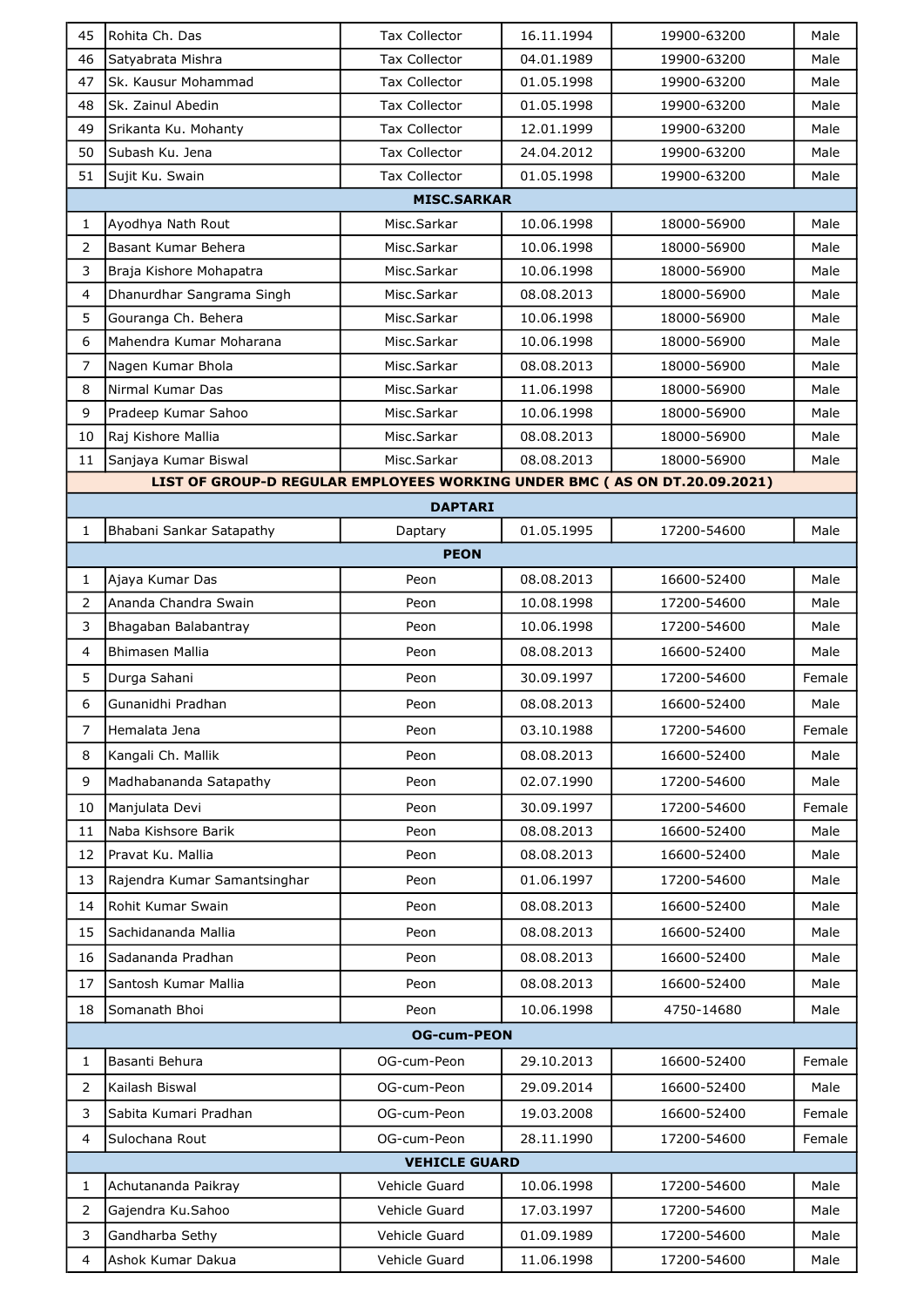| 5               | Muralidhar Patra        | Vehicle Guard                        | 08.08.2013 | 16600-52400 | Male |  |  |
|-----------------|-------------------------|--------------------------------------|------------|-------------|------|--|--|
| 6               | Purna Ch. Swain         | Vehicle Guard                        | 10.06.1998 | 17200-54600 | Male |  |  |
| $\overline{7}$  | Sarbeswar Paikaray      | Vehicle Guard                        | 10.06.1998 | 17200-54600 | Male |  |  |
| 8               | Uchhab Samal            | Vehicle Guard                        | 11.06.1998 | 17200-54600 | Male |  |  |
| <b>WATCHMAN</b> |                         |                                      |            |             |      |  |  |
| $\mathbf{1}$    | lAlekha Muduli          | Watchman                             | 18.03.1997 | 17200-54600 | Male |  |  |
| 2               | Balaram Nayak           | Watchman                             | 17.03.1997 | 17200-54600 | Male |  |  |
| 3               | Kamadev Behera          | Watchman                             | 17.03.1997 | 17200-54600 | Male |  |  |
| 4               | Laxmidhar Pattnaik      | Watchman                             | 08.08.2013 | 16600-52400 | Male |  |  |
| 5               | Maheswar Pradhan        | Watchman                             | 06.06.1997 | 17200-54600 | Male |  |  |
| 6               | Nabin Ch. Mallick       | Watchman                             | 17.03.1997 | 17200-54600 | Male |  |  |
| $\overline{7}$  | Natabar Sethi           | Watchman                             | 17.03.1997 | 17200-54600 | Male |  |  |
| 8               | Nrusingha Ch. Barik     | Watchman                             | 17.03.1997 | 17200-54600 | Male |  |  |
| 9               | Raj Kishore Mohasuar    | Watchman                             | 08.08.2013 | 16600-52400 | Male |  |  |
| 10              | Ram Bahadur             | Watchman                             | 08.08.2013 | 16600-52400 | Male |  |  |
| 11              | Sahadev Jena            | Watchman                             | 06.06.1997 | 17200-54600 | Male |  |  |
| 12              | Surendra Parida         | Watchman                             | 06.06.1997 | 17200-54600 | Male |  |  |
|                 |                         | <b>LIGHT ZAMADAR</b>                 |            |             |      |  |  |
| $\mathbf{1}$    | Fakir Mohammad          | Light Zamadar                        | 17.03.1997 | 17200-54600 | Male |  |  |
| $\overline{2}$  | Golekha Ch. Pradhan     | Light Zamadar                        | 17.03.1997 | 4440-14680  | Male |  |  |
| 3               | Keshaba Chandra Pradhan | Light Zamadar                        | 17.03.1997 | 17200-54600 | Male |  |  |
| $\overline{4}$  | Ladu Kishore Patra      | Light Zamadar                        | 17.03.1997 | 17200-54600 | Male |  |  |
| 5               | Nigamananda Das         | Light Zamadar                        | 17.03.1997 | 17200-54600 | Male |  |  |
| 6               | Sibaram Pradhan         | Light Zamadar                        | 17.03.1997 | 17200-54600 | Male |  |  |
| $\overline{7}$  | Bhimsen Srichandan      | Light Zamadar                        | 18.03.1997 | 17200-54600 | Male |  |  |
| 8               | Sashibhusan Pradhan     | Light Zamadar                        | 08.08.2013 | 16600-52400 | Male |  |  |
| 9               | Bijay Kumar Pallei      | Light Zamadar                        | 17.03.1997 | 17200-54600 | Male |  |  |
|                 |                         | <b>MALI</b>                          |            |             |      |  |  |
| $\mathbf{1}$    | Anam Ch. Sahoo          | Mali                                 | 08.08.2013 | 16600-52400 | Male |  |  |
| 2               | Bhagirathi Mohanty      | Mali                                 | 17.03.1997 | 17200-54600 | Male |  |  |
| 3               | Bharata Ch. Mohapatra   | Mali                                 | 18.03.1997 | 17200-54600 | Male |  |  |
| 4               | Kanduri Bhoi            | Mali                                 | 08.08.2013 | 16600-52400 | Male |  |  |
| 5               | Muna Mallia             | Mali                                 | 08.08.2013 | 16600-52400 | Male |  |  |
| 6               | Narayan Mallia          | Mali                                 | 08.08.2013 | 16600-52400 | Male |  |  |
| 7               | Padma Charan Panda      | Mali                                 | 04.10.1988 | 4440-7440   | Male |  |  |
| 8               | Padmalava Sethi         | Mali                                 | 12.09.1997 | 17200-54600 | Male |  |  |
| 9               | Premananda Kodal        | Mali                                 | 08.08.2013 | 16600-52400 | Male |  |  |
| 10              | Souri Ch. Behera        | Mali                                 | 01.09.1989 | 17200-54600 | Male |  |  |
| 11              | Triolochan Sarangi      | Mali                                 | 17.03.1997 | 17200-54600 | Male |  |  |
|                 |                         | <b>PROCESS SERVER</b>                |            |             |      |  |  |
| $\mathbf{1}$    | Brahmananda Dwibedi     | Process server                       | 28.01.1986 | 17200-54600 | Male |  |  |
| 2               | Sridhar Sahoo           | Process server                       | 06.06.1997 | 17200-54600 | Male |  |  |
|                 |                         | <b>MARKET FEES COLLECTOR</b>         |            |             |      |  |  |
| 1               | Pradeepta Ranjan Mallia | Market Fees Collector                | 17.03.1997 | 4930-14680  | Male |  |  |
|                 |                         | <b>HELPER TO HELPER TO CARPENTOR</b> |            |             |      |  |  |
| $\mathbf{1}$    | Tapan Ku. Ojha          | Helper to carpenter                  | 08.08.2013 | 16600-52400 | Male |  |  |
|                 |                         | <b>PUMP DRIVER</b>                   |            |             |      |  |  |
| $\mathbf{1}$    | Umesh Chandra Pattnayk  | Pump Driver                          | 08.08.2013 | 5200-20200  | Male |  |  |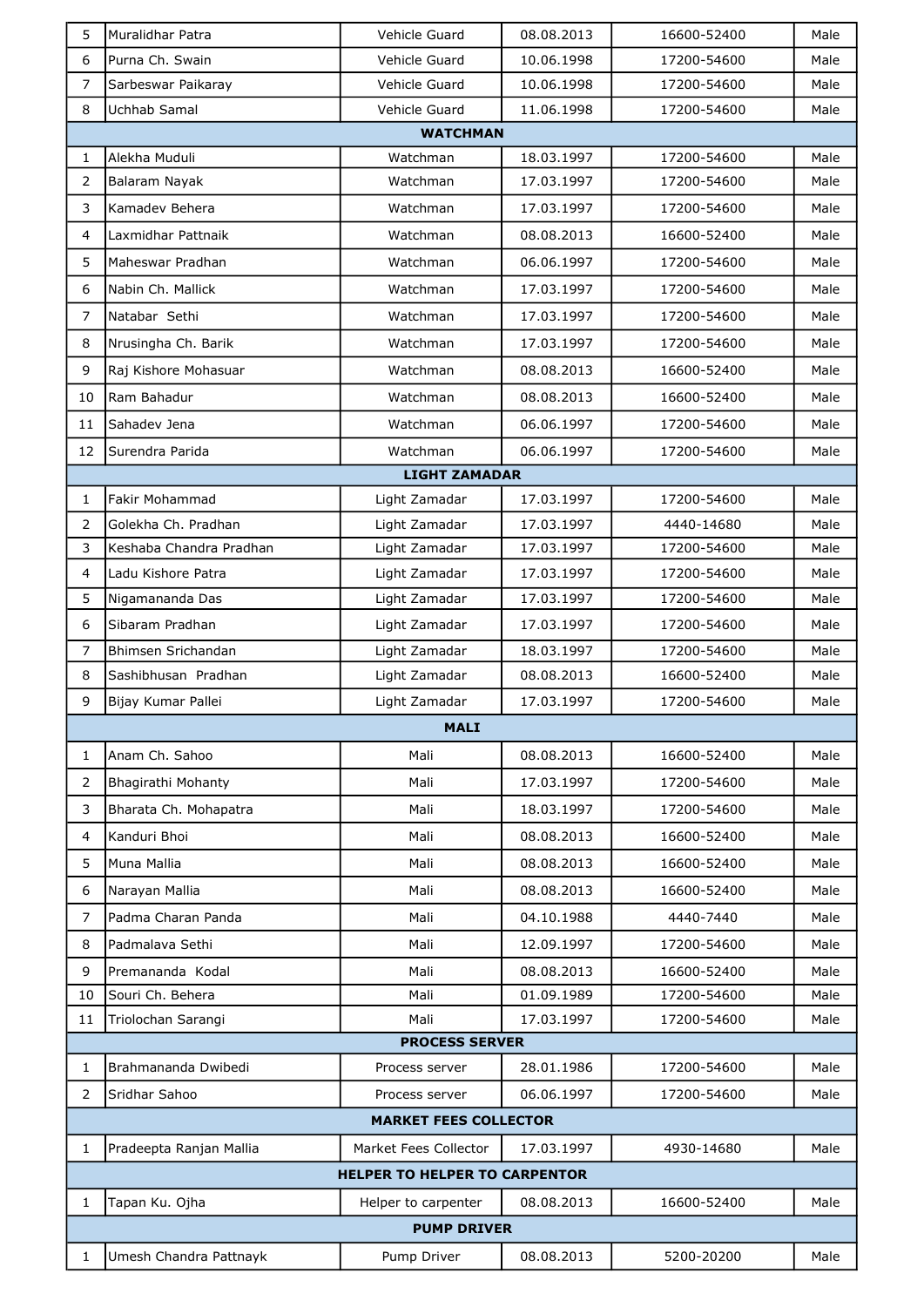|              | <b>GANG MULIA</b>        |                        |            |             |      |  |
|--------------|--------------------------|------------------------|------------|-------------|------|--|
| 1            | Bansidhar Bhoi           | Gang Mullia            | 01.09.1989 | 17200-54600 | Male |  |
| 2            | <b>SK Ismail</b>         | Gang Mullia            | 17.03.1997 | 17200-54600 | Male |  |
| 3            | Ramesh Chandra Panda     | Gang Mullia            | 17.03.1997 | 17200-54600 | Male |  |
| 4            | Ananda Ch. Jena          | Gang Mullia            | 18.03.1998 | 17200-54600 | Male |  |
| 5            | Prafulla Ku. Nayak       | Gang Mullia            | 18.03.1997 | 17200-54600 | Male |  |
| 6            | Budhana Bhoi             | Gang Mullia            | 06.06.1997 | 17200-54600 | Male |  |
| 7            | Subash Ch. Sunderray     | Gang Mullia            | 08.08.2013 | 16600-52400 | Male |  |
| 8            | Narayan Swain            | Gang Mullia            | 08.08.2013 | 16600-52400 | Male |  |
| 9            | Sarbeswar Majhi          | Gang Mullia            | 08.08.2013 | 16600-52400 | Male |  |
| 10           | Papui Ranjan Senapati    | Gang Mullia            | 05.02.2014 | 16600-52400 | Male |  |
|              |                          | <b>DRUMER</b>          |            |             |      |  |
| 1            | Mohan Behera             | Drummer                | 08.08.2013 | 16600-52400 | Male |  |
|              |                          | <b>DISINFECTOR</b>     |            |             |      |  |
| $\mathbf{1}$ | G.Lingaraj Dora          | Disinfector            | 25.03.1998 | 17200-54600 | Male |  |
| 2            | Gopal Ch. Das            | Disinfector            | 25.03.1998 | 17200-54601 | Male |  |
| 3            | Laxmidhar Ratha          | Disinfector            | 25.03.1998 | 17200-54602 | Male |  |
| 4            | Prakash Ch Barala        | Disinfector            | 25.03.1998 | 17200-54603 | Male |  |
|              |                          | <b>HELPER(VEHICLE)</b> |            |             |      |  |
| $\mathbf 1$  | Rabindra Ku Nayak        | Helper                 | 09.09.1987 | 17200-54600 | Male |  |
| 2            | Bijay Kumar Parida       | Helper                 | 09.09.1987 | 17200-54600 | Male |  |
| 3            | Bijaya Kumar Das         | Helper                 | 09.09.1987 | 17200-54600 | Male |  |
| 4            | Kishore Kumar Mohapatra  | Helper                 | 10.09.1987 | 17200-54600 | Male |  |
| 5            | Pravat Kumar Mallia      | Helper                 | 13.07.1997 | 17200-54600 | Male |  |
| 6            | Chandra Sekhar Mohapatra | Helper                 | 13.07.1997 | 17200-54600 | Male |  |
| 7            | Surendra Gouda           | Helper                 | 06.06.1997 | 17200-54600 | Male |  |
| 8            | Jogendra Sahoo           | Helper                 | 06.06.1997 | 17200-54600 | Male |  |
| 9            | Madhusudan Sahoo (A)     | Helper                 | 06.06.1997 | 4750-14680  | Male |  |
| 10           | Krupasindhu Bhola        | Helper                 | 06.06.1997 | 17200-54600 | Male |  |
| 11           | Banudhar Jena            | Helper                 | 06.06.1997 | 17200-54600 | Male |  |
| 12           | Gula Nayak               | Helper                 | 06.06.1997 | 17200-54600 | Male |  |
| 13           | Joya Nayak               | Helper                 | 11.06.1998 | 17200-54600 | Male |  |
| 14           | Maheswar Pradhan         | Helper                 | 11.06.1998 | 17200-54600 | Male |  |
| 15           | Laxmidhar Khatei         | Helper                 | 11.06.1998 | 17200-54600 | Male |  |
| 16           | Panchu Behera            | Helper                 | 11.06.1998 | 17200-54600 | Male |  |
| 17           | Sudam Kumar Pradhan      | Helper                 | 11.06.1998 | 17200-54600 | Male |  |
| 18           | Achutananda Martha       | Helper                 | 11.06.1998 | 17200-54600 | Male |  |
| 19           | Sridhar Gochhi           | Helper                 | 11.06.1998 | 17200-54600 | Male |  |
| 20           | Basudev Behera           | Helper                 | 11.06.1998 | 17200-54600 | Male |  |
| 21           | Ullash Khatua            | Helper                 | 11.06.1998 | 18000-56900 | Male |  |
| 22           | Amulya Bhoi              | Helper                 | 11.06.1998 | 17200-54600 | Male |  |
| 23           | <b>Bhimsen Dixit</b>     | Helper                 | 11.06.1998 | 17200-54600 | Male |  |
| 24           | Jatia Behera             | Helper                 | 11.06.1998 | 17200-54600 | Male |  |
| 25           | Bijay Kumar Bhatta       | Helper                 | 11.06.1998 | 17200-54600 | Male |  |
| 26           | Muralidhar Mohanty       | Helper                 | 11.06.1998 | 17200-54600 | Male |  |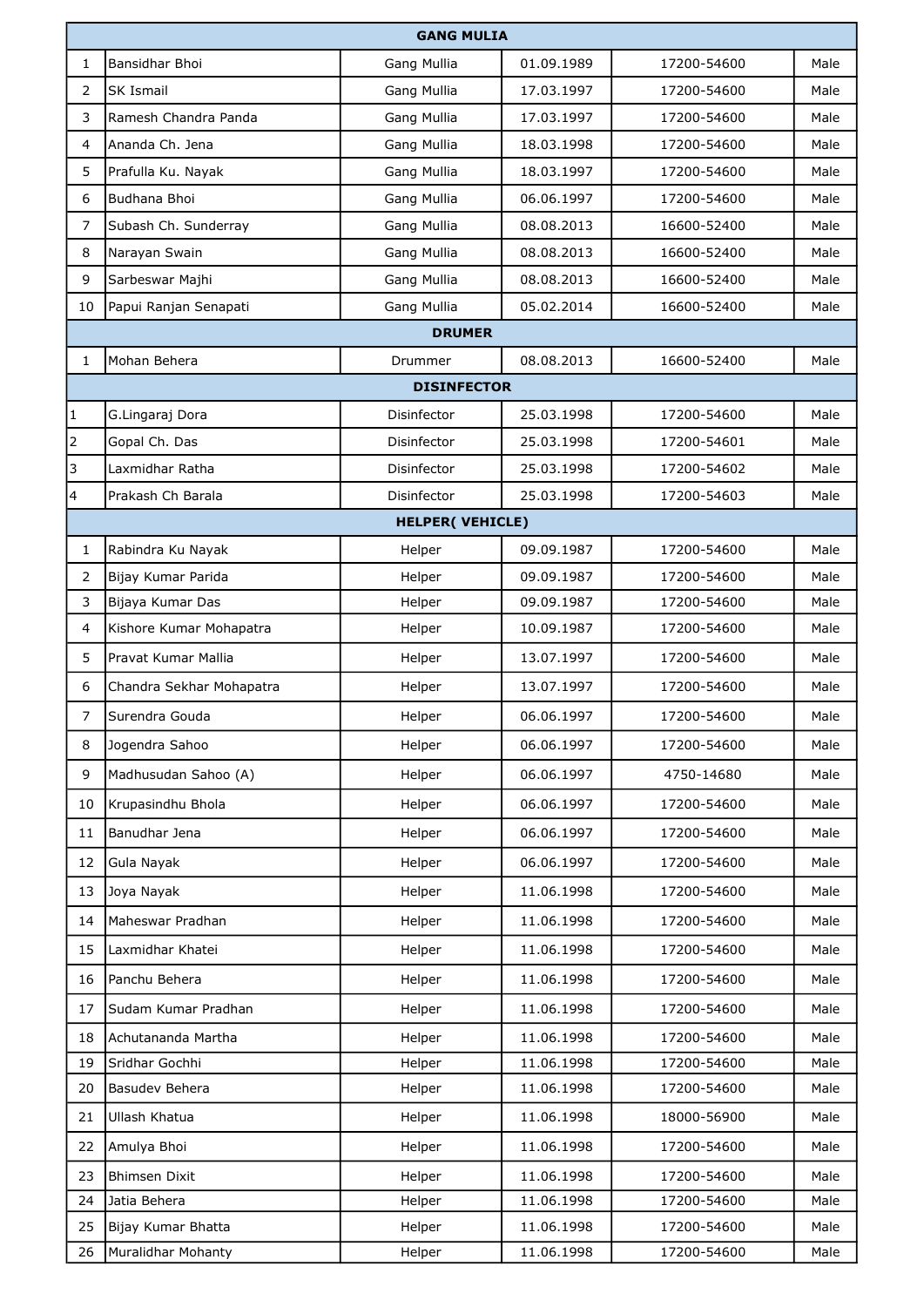| 27                      | Madhusudan Sahoo                             | Helper                             | 11.06.1998               | 17200-54600                                    | Male             |
|-------------------------|----------------------------------------------|------------------------------------|--------------------------|------------------------------------------------|------------------|
| 28                      | Bholanth Paikaray                            | Helper                             | 08.08.2013               | 16600-52400                                    | Male             |
|                         |                                              | <b>L.V.DRIVER</b>                  |                          |                                                |                  |
| 1                       | Laxmidhar Mohanty                            | L.V. Driver                        | 22.06.1984               | 25500-81200                                    | Male             |
| 2                       | Chandra Sekhar Nayak                         | L.V. Driver                        | 06.06.1997               | 21700-69100                                    | Male             |
| 3                       | Deepak Kumar Singh                           | L.V. Driver                        | 11.06.1998               | 21700-69100                                    | Male             |
| 4                       | Kanhu Charan Sahoo                           | L.V. Driver                        | 11.06.1998               | 21700-69100                                    | Male             |
| 5                       | Nrusingh Ch. Singh                           | L.V. Driver                        | 11.06.1998               | 25500-81200                                    | Male             |
| 6                       | Bidyadhar Behera                             | L.V. Driver                        | 11.03.1992               | 23600-74800                                    | Male             |
| $\overline{7}$          | Maqbul Khan                                  | L.V. Driver                        | 11.06.1998               | 21700-69100                                    | Male             |
| 8                       | Purusottam Mohanty                           | L.V. Driver                        | 09.09.1987               | 23600-74800                                    | Male             |
| 9                       | Pratap Kumar Sahoo                           | L.V. Driver                        | 10.03.1992               | 29200-92300                                    | Male             |
| 10                      | Purendra Parida                              | L.V. Driver                        | 11.06.1998               | 21700-69100                                    | Male             |
| 11                      | Satrugna Muduli                              | L.V. Driver                        | 10.09.1987               | 23600-74800                                    | Male             |
| 12                      | Tahik Mahammed                               | L.V. Driver                        | 06.12.2013               | 19900-63200                                    | Male             |
|                         |                                              | L.V. Driver                        |                          |                                                |                  |
| 13                      | Upendra Kumar Nayak                          |                                    | 06.06.1997               | 25500-81200                                    | Male             |
| 14                      | Purna Ch. Sebak                              | L.V. Driver                        | 29.09.2014               | 19900-63200                                    | Male             |
| 15                      | Abhimanyu Pati                               | L.V. Driver                        | 19.05.1988               | 25500-81200                                    | Male             |
| 16                      | Kishore Ch. Nayak                            | L.V. Driver                        | 20.10.2012               | 19900-63200                                    | Male             |
|                         |                                              | <b>CONDUCTOR</b>                   |                          |                                                |                  |
| $\mathbf{1}$            | Netrananda Rath                              | Conductor                          | 10.01.1986               | 25500-83300                                    | Male             |
| $\overline{2}$          | Ajay Kumar Mishra                            | Conductor                          | 11.01.1986               | 25500-83300                                    | Male             |
| 3                       | Saroj Kanta Sethi                            | Conductor                          | 21.01.1986               | 5200-20200                                     | Male             |
| $\overline{4}$          | Pramod Kumar Nayak                           | Conductor                          | 29.04.2014               | 19900-63200                                    | Male             |
|                         |                                              | <b>MIXTURE OPERATOR</b>            |                          |                                                |                  |
| $\mathbf{1}$            | Dillip Kumar Nayak                           | Mixture Operator                   | 20.10.2012               | 5200-20200                                     | Male             |
|                         |                                              | <b>WASHINGMAN</b>                  |                          |                                                |                  |
| 1                       | Krushna Chandra Swain                        | Washing Man                        | 11.06.1998               | 17200-54600                                    | Male             |
|                         |                                              | <b>EMPLOYEES UNDER CONSRVENCY</b>  |                          |                                                |                  |
|                         |                                              |                                    |                          |                                                |                  |
|                         |                                              | <b>COMMUNITY ORGANISORS</b>        |                          |                                                |                  |
| $\vert$ 1               | Smt Anjula Mohanty                           | C.O                                | 31.12.1992               | 47600 -151100                                  | Female           |
| 2                       | Narayan Swain                                | Sr. C.O                            | 03.04.1987               | 47600 - 151100                                 | Male             |
| 3                       | Pratap Ch.Pattanaik                          | Sr. C.O                            | 13.04.1987               | 47600 -151100                                  | Male             |
| $\overline{\mathbf{4}}$ | Pratap Chandra Nayak                         | Sr. C.O                            | 03.04.1987               | 47600 -151100                                  | Male             |
| 5                       | Smt.Sanjukta Panda                           | C.O                                | 12.06.1987               | 47600 -151100                                  | Female           |
| $6\overline{6}$         | Prasant Kumar Rout                           | C.O                                | 22.12.1992               | 47600 -151100                                  | Male             |
| 66                      | Ms. Deeptimayee Badajena                     | Contractual C.O                    | 16.10.2010               | 20,500/- Consolidated                          | Female           |
| 67                      | Mrs. Chinmayee Panda                         | Contractual C.O                    | 02.06.2011               | 20,500/- Consolidated                          | Female           |
| 68                      | Mrs. Pranati Pradhan                         | Contractual C.O                    | 02.06.2011               | 20,500/- Consolidated                          | Female           |
| 69                      | Mrs. Rasmirekha Choudhury                    | Contractual C.O                    | 02.06.2011               | 20,500/- Consolidated                          | Female           |
| 70                      | Ms. Bhubaneswari Mohapatra                   | Contractual C.O                    | 02.06.2011               | 20,500/- Consolidated                          | Female           |
| 71                      | Mrs. Manaswini Madhusmita                    | Contractual C.O                    | 14.02.2012               | 20,500/- Consolidated                          | Female           |
| 72<br>73                | Ms. Sasmita Nayak (A)<br>Ms. Smaranika Sahoo | Contractual C.O<br>Contractual C.O | 15.02.2012<br>15.02.2012 | 20,500/- Consolidated<br>20,500/- Consolidated | Female<br>Female |
| 74                      | Ms. Dipika Sahoo                             | Contractual C.O                    | 15.02.2012               | 20,500/- Consolidated                          | Female           |
| 75                      | Mrs. Siprarani Samantaray                    | Contractual C.O                    | 15.02.2012               | 20,500/- Consolidated                          | Female           |
| 76                      | Mrs. Sasmita Mukhi                           | Contractual C.O                    | 15.02.2012               | 20,500/- Consolidated                          | Female           |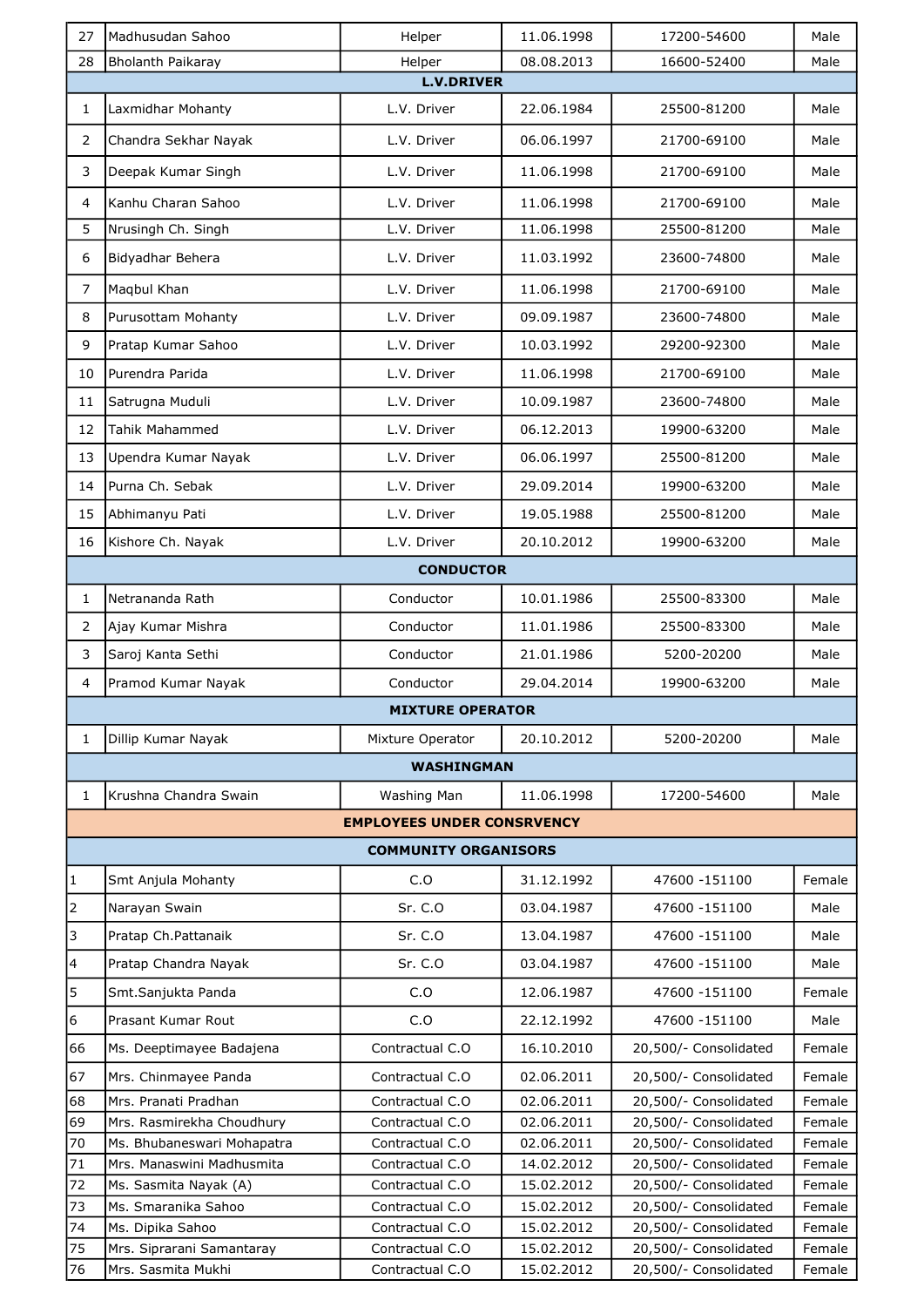| 77                      | Mrs. Madhuri Devi                                                        | Contractual C.O                 | 15.02.2012               | 20,500/- Consolidated                    | Female         |  |
|-------------------------|--------------------------------------------------------------------------|---------------------------------|--------------------------|------------------------------------------|----------------|--|
| 78                      | Ms. Sasmita Nayak (B)                                                    | Contractual C.O                 | 16.02.2012               | 20,500/- Consolidated                    | Female         |  |
| 79                      | Ms. Debaswinee Pattanaik                                                 | Contractual C.O.                | 24.02.2012               | 20,500/- Consolidated                    | Female         |  |
| 80                      | Mrs. Aparajita Mishra                                                    | Contractual C.O                 | 25.02.2012               | 20,500/- Consolidated                    | Female         |  |
| 81                      | Ms. Sasmita Patra                                                        | Contractual C.O                 | 27.03.2012               | 20,500/- Consolidated                    | Female         |  |
| 82                      | Mrs.Rasmita Mohanty                                                      | Contractual C.O                 | 15.05.2012               | 20,500/- Consolidated                    | Female         |  |
| 83                      | Mrs. Suchandana Mohapatra                                                | Contractual C.O                 | 15.05.2012               | 20,500/- Consolidated                    | Female         |  |
| 84                      | Ms. Padmalaya Baral                                                      | Contractual C.O.                | 16.05.2012               | 20,500/- Consolidated                    | Female         |  |
| 85                      | Ms. Subrata Priyadarshini                                                | Contractual C.O                 | 16.05.2012               | 20,500/- Consolidated                    | Female         |  |
| 86                      | Ms. Rasmi Bastia                                                         | Contractual C.O                 | 17.05.2012               | 20,500/- Consolidated                    | Female         |  |
| 87                      | Ms. Nibedita Das                                                         | Contractual C.O.                | 18.05.2012               | 20,500/- Consolidated                    | Female         |  |
| 88                      | Ms. Monalisha Routray                                                    | Contractual C.O                 | 18.05.2012               | 20,500/- Consolidated                    | Female         |  |
| 89                      | Ms.Priyambada Nayak                                                      | Contractual C.O                 | 02.01.2013               | 20,500/- Consolidated                    | Female         |  |
|                         |                                                                          |                                 |                          |                                          |                |  |
|                         |                                                                          | <b>Homeo Asst</b>               |                          |                                          |                |  |
| 3                       | Lingaraj Biswal                                                          | Homeo Asst                      | 8.08.2013                | 17200-54400                              | Male           |  |
| $\overline{4}$          | Madan Mohan Samantray                                                    | Homeo Asst                      | 8.08.2013                | 17200-54400                              | Male           |  |
| 5                       | Purnash Senapati                                                         | Homeo Asst                      | 8.08.2013                | 17200-54400                              | Male           |  |
| 6                       | Surendra Barik                                                           | Homeo Asst                      | 8.08.2013                | 17200-54400                              | Male           |  |
| $\overline{7}$          | Suresh Ku Mahanta                                                        | Homeo Asst                      | 8.08.2013                | 17200-54400                              | Male           |  |
| 8                       | Ghana shyam Behera                                                       | Homeo Asst                      | 8.08.2013                | 17200-54400                              | Male           |  |
| 9                       | Godadhara Sethi                                                          | Homeo Asst                      | 8.08.2013                | 17200-54400                              | Male           |  |
|                         |                                                                          | <b>Pharmacist</b>               |                          |                                          |                |  |
| $\mathbf{1}$            | Durgamadhaba Baitharu                                                    | Pharmacist                      | 8.04.1988                | 5200-20200/Gp-2400                       | Male           |  |
| $\overline{2}$          | M.Kiran Kumar                                                            | Pharmacist                      | 4.02.1989                | 34400-112400                             | Male           |  |
| 3                       | Susanta Ku Panda                                                         | Pharmacist                      | 13.08.1996               | 5200-20200/Gp-2400                       | Male           |  |
| $\overline{\mathbf{4}}$ | Amulya Ratna Panda                                                       | Pharmacist                      | 13.08.1996               | 5200-20200/Gp-2400                       | Male           |  |
| 5                       | Santosh Ku Pattnaik                                                      | Stastitical asst                | 8.02.2000                | 44900-142400                             | Male           |  |
| 6                       | Bishnu Priya Devi                                                        | Staff nurse                     | 16.12.1988               | 5200-20200/Gp-2400                       | Female         |  |
| $\overline{7}$          | Kavita Sundari Devi                                                      | Staff nurse                     | 24.02.1992               | 5200-20200/Gp-2400                       | Female         |  |
| 8<br>9                  | Smt.Basanto Devi<br>Rashmi Ranjan Prajapati                              | Attendant<br>Attendant          | 1.08.1989<br>20.05.1984  | 4750-14680/Gp-1700<br>4750-14680/Gp-1700 | Female<br>Male |  |
| 10                      | Yudhistir Muduli                                                         | Attendant                       | 1.09.1989                | 4930-14680/Gp-1775                       | Male           |  |
| 11                      | Gobardhan Swain                                                          | Attendant                       | 1.09.1989                | 17200-54600                              | Male           |  |
| 12                      | Prafulla Ku Sethi                                                        | Attendant                       | 1.09.1989                | 4440-7440/Gp-1300                        | Male           |  |
| 13                      | Sachidnanda Basanta                                                      | Attendant                       | 6.03 1992                | 17200-54600                              | Male           |  |
| 14                      | Amulya ku .Das                                                           | Attendant                       | 30.11.1996               | 17200-54600                              | Male           |  |
| 15                      | kuntala Maharana                                                         | Fpw                             | 8.08.2013                | 5200-20200/Gp-2000                       | Female         |  |
| 16                      | Pramta Pattnaik                                                          | Dhai                            | 8.08.2013                | 4750-14680/Gp-1700                       | Female         |  |
| 17                      | Gitanjali Malia                                                          | Cook                            | 8.08.2013                | 4750-14680/Gp-1700                       | Female         |  |
| 18                      | Bidyut Prava Pattnaik                                                    | Sweeper(H)                      | 8.08.2013                | 4750-14680/Gp-1700                       | Female         |  |
| 19<br>20                | Rabindra ku Sethi<br>Lokonath Naik                                       | Attendant                       | 8.08.2013                | 4750-14680/Gp-1700                       | Male<br>Male   |  |
| 21                      | Basanti Kumari sethi                                                     | Sweeper(H)<br>Hw(F)             | 8.08.2013<br>10.05.2003  | 4750-14680/Gp-1700<br>5200-20200/Gp-2000 | Female         |  |
|                         |                                                                          |                                 |                          |                                          |                |  |
|                         | EMPLOYEES( WORK CHARGED) WORKING UNDER BMC<br>DESIGNATION: JR. ASSISTANT |                                 |                          |                                          |                |  |
| 1                       | Narendra Narayan Tripathy                                                | Jr.Asst.                        | 23.04.2021               | 19900-63200                              | Male           |  |
|                         |                                                                          | <b>DESIGNATION: WORK SARKAR</b> |                          |                                          |                |  |
| 1                       | Parsuram Dash                                                            | Work Sarkar                     | 20.10.2012               | 19900-63200                              | Male           |  |
| $\overline{2}$          | Pitabash Naik                                                            | Work Sarkar                     | 20.10.2012               | 19900-63200                              | Male           |  |
|                         |                                                                          | <b>DESIGNATION:PEON</b>         |                          |                                          |                |  |
| 1                       | Prafulla Pradhan                                                         | Peon                            | 20.10.2012               | 16600-52400                              | Male           |  |
| $\overline{2}$<br>3     | Pramod Kumar Sahoo<br>Jogi Pradhan                                       | Peon<br>Peon                    | 20.10.2012<br>20.10.2012 | 16600-52400<br>16600-52400               | Male<br>Male   |  |
| $\overline{4}$          | <b>Sk Muslim</b>                                                         | Peon                            | 20.10.2012               | 16600-52400                              | Male           |  |
| 5                       | Ratha Mallia                                                             | Peon                            | 20.10.2012               | 16600-52400                              | Male           |  |
| 6                       | Harmohan Mohapatra                                                       | Peon                            | 20.10.2012               | 16600-52400                              | Male           |  |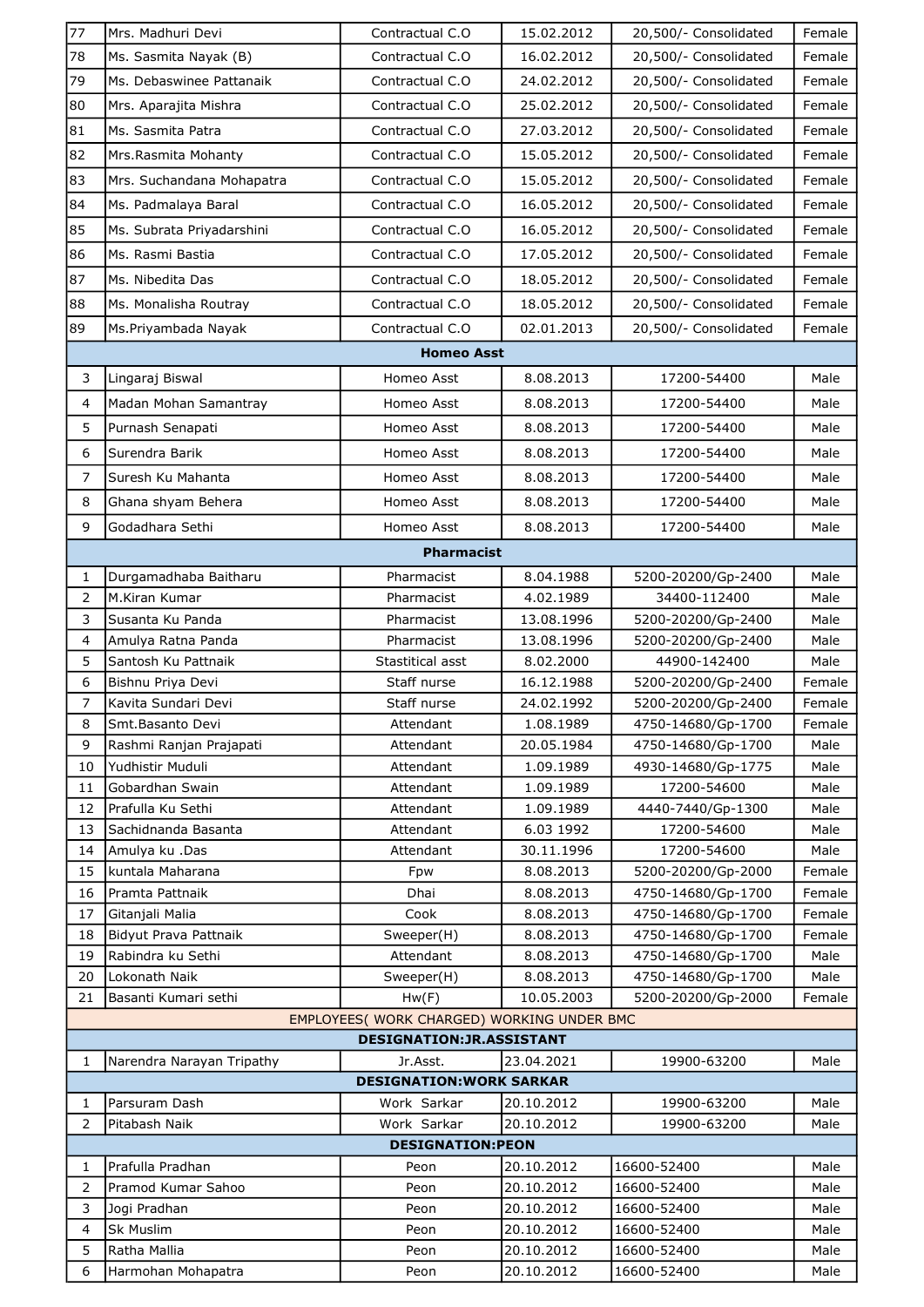| 7                              | Biranchinarayan Jena                   | Peon                                             | 20.10.2012               | 16600-52400              | Male         |
|--------------------------------|----------------------------------------|--------------------------------------------------|--------------------------|--------------------------|--------------|
| 8                              | Dillap Kumar Mallia                    | Peon                                             | 20.10.2012               | 16600-52400              | Male         |
| 9                              | Dasarathi Panda                        | Peon                                             | 20.10.2012               | 16600-52400              | Male         |
| 10                             | Sarangadhar Parida                     | Peon                                             | 20.10.2012               | 16600-52400              | Male         |
| 11                             | Jagabandhu Mongaraj                    | Peon                                             | 20.10.2012               | 16600-52400              | Male         |
| 12                             | Bijaya Kumar Rana                      | Peon                                             | 20.10.2012               | 16600-52400              | Male         |
| 13                             | Sanatan Swain                          | Peon                                             | 20.10.2012               | 16600-52400              | Male         |
| 14                             | Akhaya Kumar Swain                     | Peon                                             | 20.10.2012               | 16600-52400              | Male         |
| 15                             | Ranjan Mallia                          | Peon                                             | 20.10.2012               | 16600-52400              | Male         |
| 16                             | Budhanath Sethi                        | Peon                                             | 20.10.2012               | 16600-52400              | Male         |
| 17                             | Pravat Kumar Pattanaik                 | Peon                                             | 20.10.2012               | 16600-52400              | Male         |
| 18                             | Ramakanta Rout                         | Peon                                             | 20.10.2012               | 16600-52400              | Male         |
| 19                             | Pitambar Singh                         | Peon                                             | 20.10.2012               | 16600-52400              | Male         |
| 20                             | Madhusudan Rout                        | Peon                                             | 20.10.2012               | 16600-52400              | Male         |
| 21                             | Golekha Bihari Sethi                   | Peon                                             | 20.10.2012               | 16600-52400              | Male         |
| 22                             | Avina Muduli                           | Peon                                             | 20.10.2012               | 16600-52400              | Male         |
| 23                             | Brajakishore Beura                     | Peon                                             | 20.10.2012               | 16600-52400              | Male         |
|                                |                                        |                                                  |                          | 16600-52400              |              |
| 24                             | Nrusingha Mohapatra                    | Peon                                             | 20.10.2012               |                          | Male         |
| 25                             | Arjuna Mohan Nayak                     | Peon                                             | 20.10.2012               | 16600-52400              | Male         |
| 26                             | Sudarsan Baliar Singh                  | Peon                                             | 20.10.2012               | 16600-52400              | Male         |
|                                |                                        | <b>DESIGNATION: LIGHT ZAMADAR</b>                |                          |                          |              |
| 1                              | Prasan Kumar Mokadam                   | Light Zamadar                                    | 20.10.2012               | 17200-54600              | Male         |
| 2                              | Sibasankar Sahoo                       | Light Zamadar                                    | 20.10.2012               | 17200-54600              | Male         |
| 3                              | Sridhar Mohapatra                      | Light Zamadar                                    | 20.10.2012               | 17200-54600              | Male         |
| $\overline{4}$                 | Akhyakumar Pradhan                     | Light Zamadar                                    | 20.10.2012               | 17200-54600              | Male         |
| 5                              | Surendra Paikaray                      | Light Zamadar                                    | 20.10.2012               | 17200-54600              | Male         |
| 6                              | Laxman Barik                           | Light Zamadar                                    | 20.10.2012               | 17200-54600              | Male         |
| $\overline{7}$                 | Iswar Chandra Behera                   | Light Zamadar                                    | 20.10.2012               | 17200-54600              | Male         |
| 8                              | Narayan Paikaray                       | Light Zamadar                                    | 20.10.2012               | 17200-54600              | Male         |
|                                |                                        | <b>DESIGNATION:CARPENTOR</b>                     |                          |                          |              |
| 1                              | Bamadev Ojha                           | Carpenter                                        | 20.10.2012               | 4440-14680               | Male         |
|                                |                                        | <b>DESIGNATION:PUMP DRIVER</b>                   |                          |                          |              |
| $\overline{2}$                 | Abhimanyu Swain                        | Pump Driver                                      | 20.10.2012               | 5200-20200               | Male         |
|                                |                                        | <b>DESIGNATION: VEHICLE GUARD</b>                |                          |                          |              |
| 9                              | Manoja Kumar Das                       | Vehicle Guard                                    | 20.10.2012               | 16600-52400              | Male         |
|                                |                                        | <b>DESIGNATION: ELECTRICIAN</b>                  |                          |                          |              |
| $\mathbf{1}$                   | Chhabi Behera                          | Electrician                                      | 20.10.2012               | 19900-63200              | Male         |
| 2                              | Ashok Ku. Mohanty                      | Electrician                                      | 20.10.2012               | 19900-63200              | Male         |
| 3                              | Aruna Ku Mohanty                       | Electrician                                      | 20.10.2012               | 19900-63200              | Male         |
|                                |                                        | <b>DESIGNATION:HELPER TO ELECTRICIAN</b>         |                          |                          |              |
| 4                              | Srikanta Jena                          | Helper to Electrician                            | 20.10.2012               | 17200-54600              | Male         |
|                                |                                        | <b>DESIGNATION:DISINFECTOR</b>                   |                          |                          |              |
| 1                              | Saroj Kumar Swain                      | Disinfector                                      | 20.10.2012               | 17200-54600              | Male         |
| 2                              | Brundaban Rout                         | Disinfector                                      | 20.10.2012               | 17200-54600              | Male         |
| 3                              | Pramod Behera                          | Disinfector                                      | 20.10.2012               | 17200-54600              | Male         |
| 4                              | Jay Krushna Panda                      | Disinfector                                      | 20.10.2012               | 17200-54600              | Male         |
|                                |                                        | <b>DESIGNATION:HELPER (VEHICLE)</b>              |                          |                          |              |
| 31                             | Dillip Kumar Pradhan                   | Helper (W/Ch.)                                   | 20.10.2012               | 16600-52400              | Male         |
| 32                             | Bansidhar Nayak                        | Helper (W/Ch.)                                   | 20.10.2012               | 16600-52400              | Male         |
| 33                             | Arun Kumar Mohanty                     | Helper (W/Ch.)                                   | 08.08.2013               | 16600-52400              | Male         |
|                                |                                        | <b>DESIGNATION:HELPER (L.V.DRIVER)</b>           |                          |                          |              |
| 15                             | Birabar Pradhan                        | L.V. Driver (W/Ch.)                              | 20.10.2012               | 19900-63200              | Male         |
|                                |                                        | <b>EMPLOYEES( Contractual) WORKING UNDER BMC</b> |                          |                          |              |
|                                |                                        | <b>DESIGNATION: TAX COLLECTOR</b>                |                          |                          |              |
| 52                             | Ipsita Panigrahi                       | <b>Tax Collector</b>                             | 28.03.2016               | 5200-20200               | Female       |
| 53                             | Subhra Ranjan Sahoo                    | <b>Tax Collector</b>                             | 28.03.2016               | 5200-20200               | Male         |
| 54                             |                                        | <b>Tax Collector</b>                             | 28.03.2016               | 5200-20200               | Male         |
|                                |                                        |                                                  |                          |                          |              |
|                                | Sunil Kumar Behera                     |                                                  |                          |                          |              |
|                                |                                        | <b>DESIGNATION:PEON</b>                          |                          |                          |              |
| $\mathbf{1}$<br>$\overline{2}$ | kailash Ch. Maharana<br>Dusmanta Swain | Peon<br>Peon                                     | 19.01.2016<br>19.01.2016 | 4750-14680<br>4750-14681 | Male<br>Male |